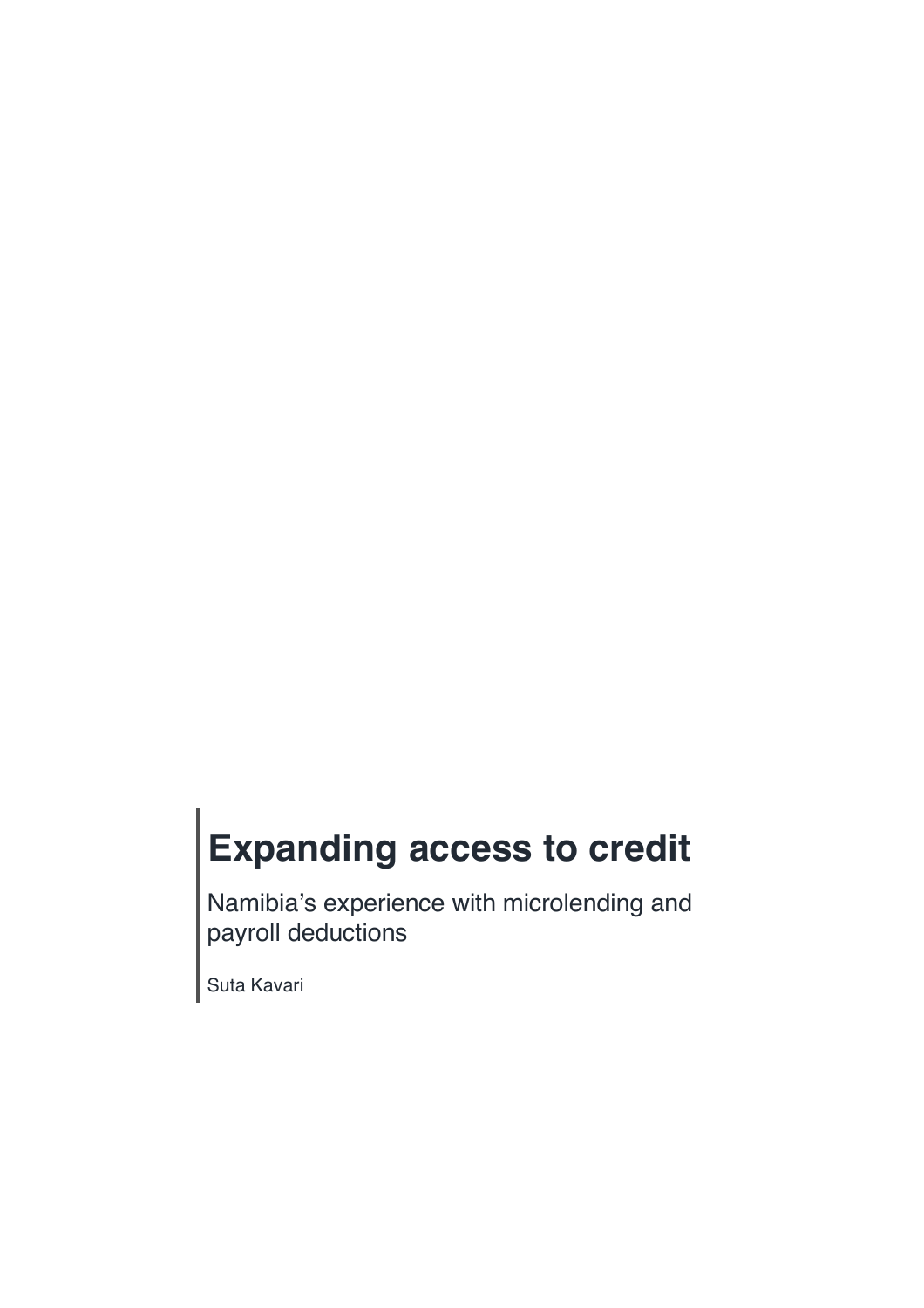## **Acknowledgments and disclaimer**

This study was independently reviewed by Martin Mendelsohn and Ruusa Nandago. The author would like to thank NAMFISA, Bank of Namibia and the Payment Association of Namibia (PAN) for their valuable input into this process. I would also like to thank Avril Payment Solution (Pty) Ltd for the financial assistance towards the costs of this study. Many thanks also to all the other interviewees who made themselves available and meaningful insights (whose names are included in Appendix 1).

The views expressed in this document, along with any errors and omissions, are solely those of the author. This study may be freely distributed and quoted, provided the source is acknowledged. Comments and criticisms are most welcome.

## **Contact Information**

For further information on the study, contact:

**Suta Kavari** suta.kavari@gmail.com

St Catherine's College, University of Oxford Manor Road Oxford OX1 3UJ United Kingdom

**Date**: 06 August 2020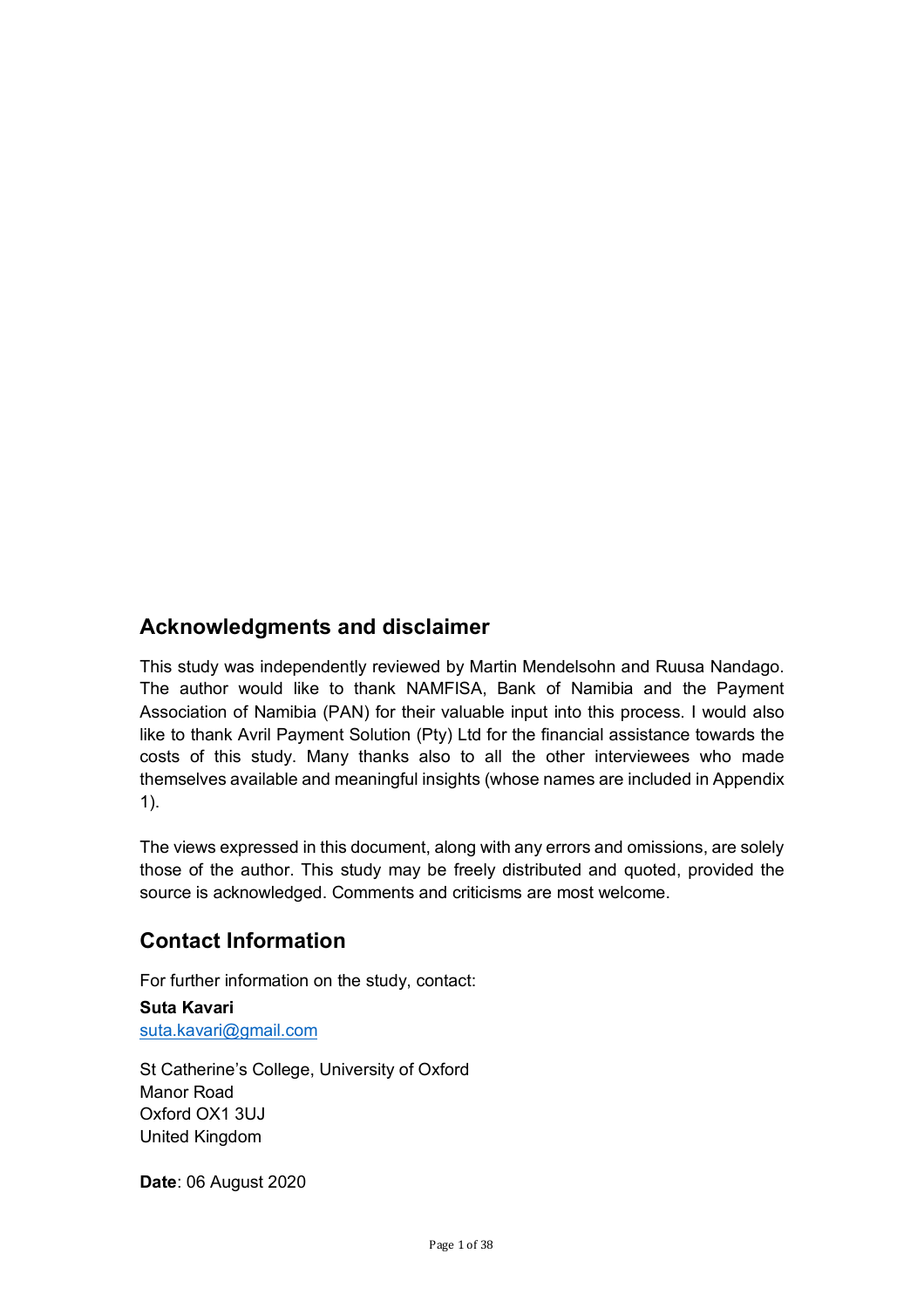## **Table of Contents**

| 1 <sub>1</sub> |                                                                            |  |
|----------------|----------------------------------------------------------------------------|--|
| 1.1            |                                                                            |  |
| 1.2            |                                                                            |  |
| 1.1.1.         | Increase in credit has contributed to the rise in household indebtedness6  |  |
| 1.1.2.         | Microlending has been significant in expanding access to credit 6          |  |
| 1.1.3.         | Microlending Act of 2018 curtailed predatory lending practices 7           |  |
| 1.1.4.         | Collateralisation of future earnings increases access to credit7           |  |
| 1.2.5.         | Payroll deductions contribute to the process of capital accumulation7      |  |
| 1.2.6.         |                                                                            |  |
| 1.3            |                                                                            |  |
| 1.4            |                                                                            |  |
| 2.             |                                                                            |  |
| 3.             |                                                                            |  |
| 3.1            |                                                                            |  |
| 3.2.           | Case study: Credit deepening in Brazil through payroll loans13             |  |
| 3.3.           |                                                                            |  |
| 4.             |                                                                            |  |
| 4.1            |                                                                            |  |
| 4.2.           |                                                                            |  |
| 4.3.           |                                                                            |  |
| 4.4.           |                                                                            |  |
| 4.5.           |                                                                            |  |
| 5.             |                                                                            |  |
| 5.1            |                                                                            |  |
| 5.2.           |                                                                            |  |
| 6.             |                                                                            |  |
| 6.1            |                                                                            |  |
| 6.2.           |                                                                            |  |
| 6.3.           |                                                                            |  |
| 6.4.           |                                                                            |  |
| 6.5.           | Concerns pertaining to discretionary or voluntary payroll deductions31     |  |
| 7.             |                                                                            |  |
| 7.1            | Increase in credit has contributed to the rise in household indebtedness32 |  |
| 7.2.           | Microlending has been significant in expanding access to credit32          |  |
| 7.3.           | Microlending Act of 2018 curtailed predatory lending practices 32          |  |
| 7.4.           | Collateralisation of future earnings increases access to credit33          |  |
| 7.5.           | Payroll deductions contribute to the process of capital accumulation33     |  |
| 7.6.           | Payroll deductions as a personal financial management tool33               |  |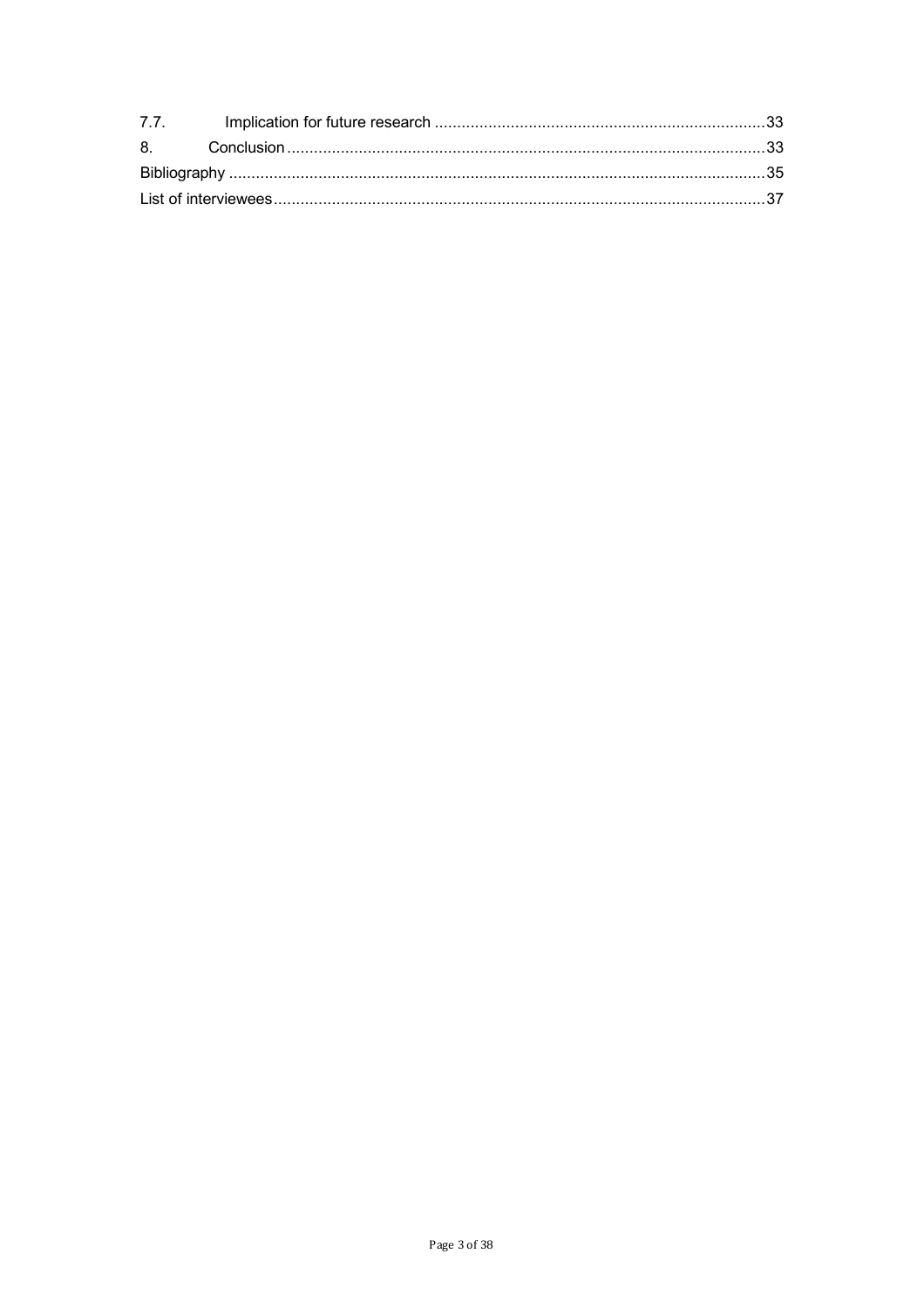## **List of Acronyms**

| <b>APS</b>     | Avril Payment Solution (Pty) Ltd                        |  |
|----------------|---------------------------------------------------------|--|
| <b>BCB</b>     | <b>Banco Central do Brasil</b>                          |  |
| <b>BoN</b>     | <b>Bank of Namibia</b>                                  |  |
| EAO            | <b>Emolument Attachment Orders</b>                      |  |
| <b>GDP</b>     | <b>Gross Domestic Product</b>                           |  |
| <b>INSS</b>    | Brazilian Social Security Institute (Instituto Nacional |  |
|                | do Seguro Social)                                       |  |
| MoF            | Ministry of Finance                                     |  |
| <b>NAMFISA</b> | Namibia Financial Institutions Supervisory Authority    |  |
| <b>NBFI</b>    | Non-Banking Financial Institutions                      |  |
| <b>NCA</b>     | <b>National Credit Act</b>                              |  |
| <b>NFIS</b>    | Namibia Financial Inclusion Survey                      |  |
| <b>NSA</b>     | Namibia Statistics Agency                               |  |
| <b>OECD</b>    | Organisation for Economic Co-operation and              |  |
|                | Development                                             |  |
| P.A.Y.E        | Pay As You Earn                                         |  |
| <b>PAN</b>     | Payment Association of Namibia                          |  |
| <b>PDMS</b>    | <b>Payroll Deduction Management System</b>              |  |
| <b>PSCE</b>    | <b>Private Sector Credit Extension</b>                  |  |
| PSD-7          | <b>Payment System Determination Seven</b>               |  |
| <b>SARB</b>    | South African Reserve Bank                              |  |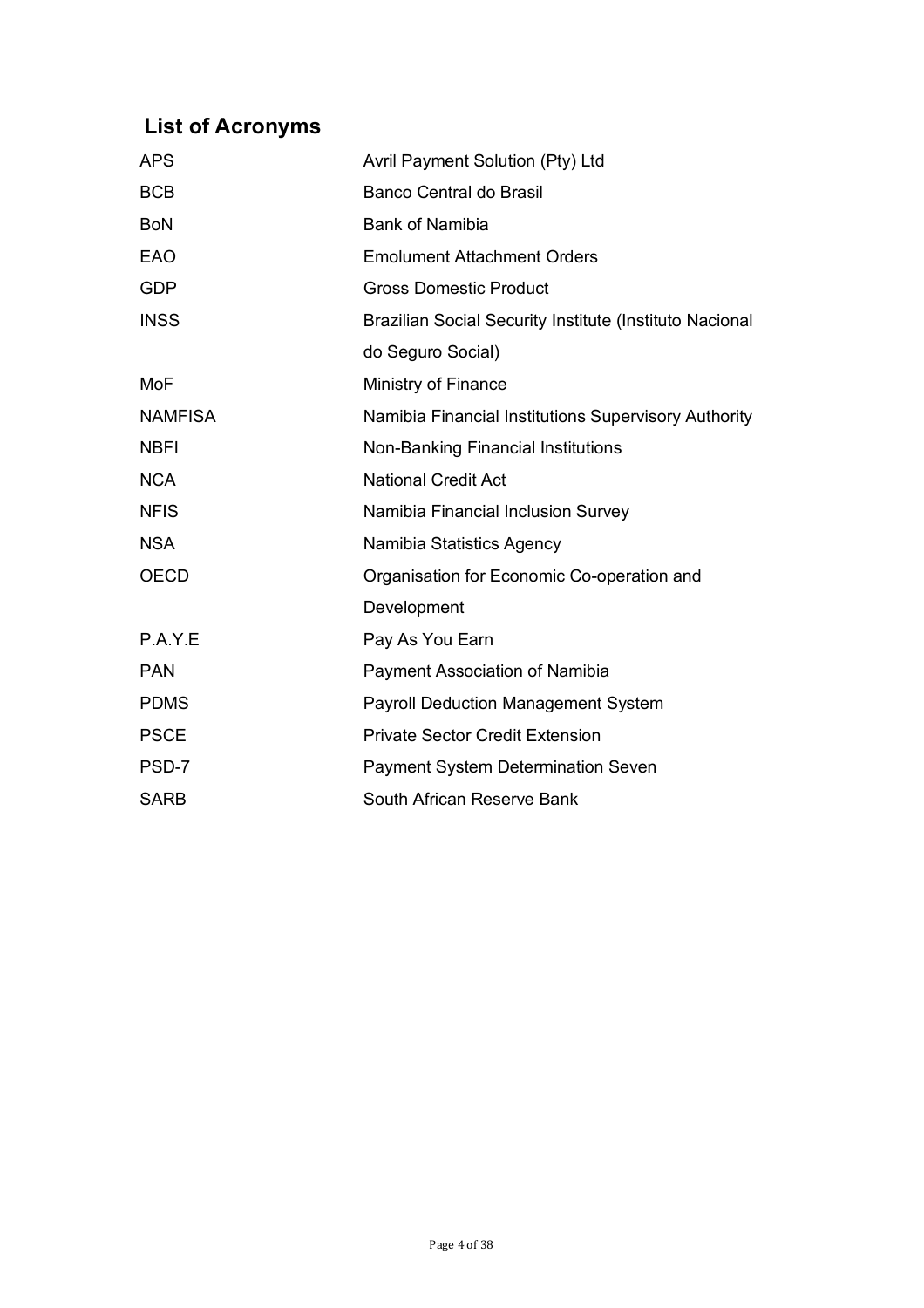## **List of Figures**

|           | Figure 1: Analytical framework of financial inclusion   |    |
|-----------|---------------------------------------------------------|----|
| Figure 2: | Stock of Personal Brazilian Loans                       |    |
| Figure 3: | <b>Private Sector Credit Extension (PSCE)</b>           | 13 |
|           | Figure 4: Claims on the Private Sector                  | 13 |
|           | Figure 5: Household debt year on year growth            | 14 |
| Figure 6: | Household debt                                          | 15 |
|           | Figure 7: Ease of keeping up with financial commitments |    |
| Figure 8: | Making income last till next salary payment             |    |

## **List of Tables**

| Table 1: | Access to financial services        |  |
|----------|-------------------------------------|--|
| Table 2: | Household debt-to-disposable income |  |
| Table 3: | Types of payroll deductions         |  |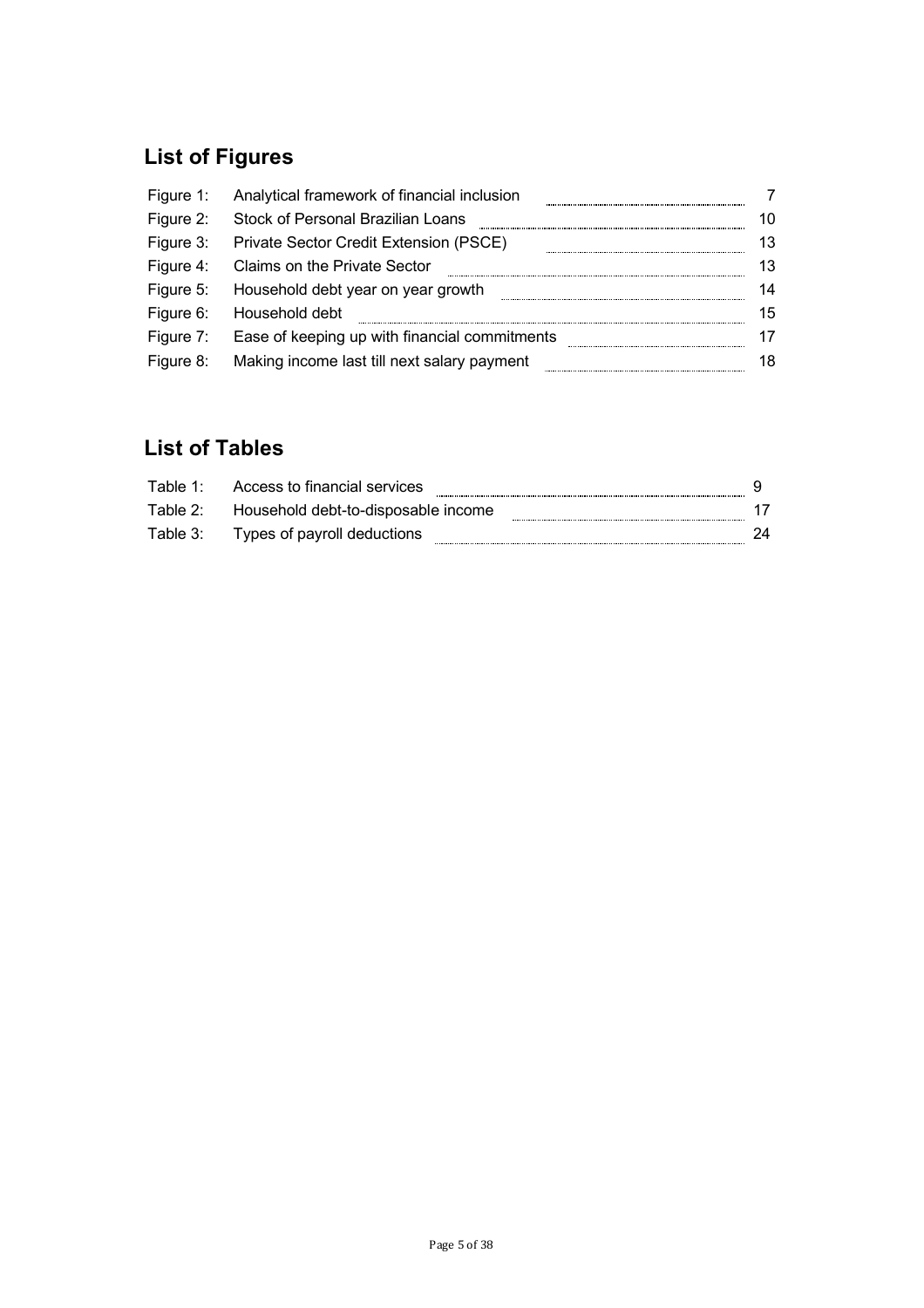## **1. Executive Summary**

#### **1.1 Introduction**

Namibia's financial system has consistently been described as sound and wellfunctioning and amongst the most developed on the continent, given the close links to South Africa's deep and liquid financial markets through Namibia's membership to the Common Monetary Area. Despite the soundness of the financial system, the financial sector is besieged by structural weaknesses that have hindered the sector from contributing to socio-economic advancement. Some of the major financial imperfections that need addressing include, though not limited to, low levels of financial literacy, lack of consumer protection and access to financial services and products. These being some of the major constraints to the financial inclusion in Namibia according to the 2011/2021 Namibia Financial Sector Strategy.

Expanding access to financial services, with focus placed on improving financial literacy and access to credit has been key determinants of Namibia's financial sector development strategies aimed at financial inclusion. Access to credit has been viewed as an empowering tool that can assist in improving the welfare of households by increasing the levels of consumption and mitigating against risks. The argument for increased access to credit can also be understood within the context of a) a history of financial exclusions and b) the role credit plays as a consumption smoothing tool in times of economic stress.

Analysing the policy and regulatory considerations for financial inclusion, this study establishes a causal link between the rise in access to credit and the increase in demand for credit. Furthermore, the finds that increased access to credit contributed to an increase in the demand for and credit extended to households. A situation that contributed to the deepening of Namibia's credit market. In analysing the improved nature of access to credit in Namibia, this study posits towards an argument that considers the significant role microlending and payroll deductions have played in expanding the levels of financial inclusion in Namibia. Specifically, consideration is paid to how these financial instruments have contributed to improved access to credit and led to a deepening of the credit market in Namibia.

#### **1.2 Key Observations**

#### *1.1.1. Increase in availability to credit has contributed to the rise in household indebtedness*

The increase in the availability of credit has been one of the contributing factors to the rise in in household indebtedness, in addition to the supply-side factors such as demographic shifts, increases in cost of living, especially in urban areas, and risk factors.

#### *1.1.2. Microlending has been significant in expanding access to credit*

Microlending has played a significant role in expanding access to credit and has contributed to the expansion in the provision of financial services, aiding the increasing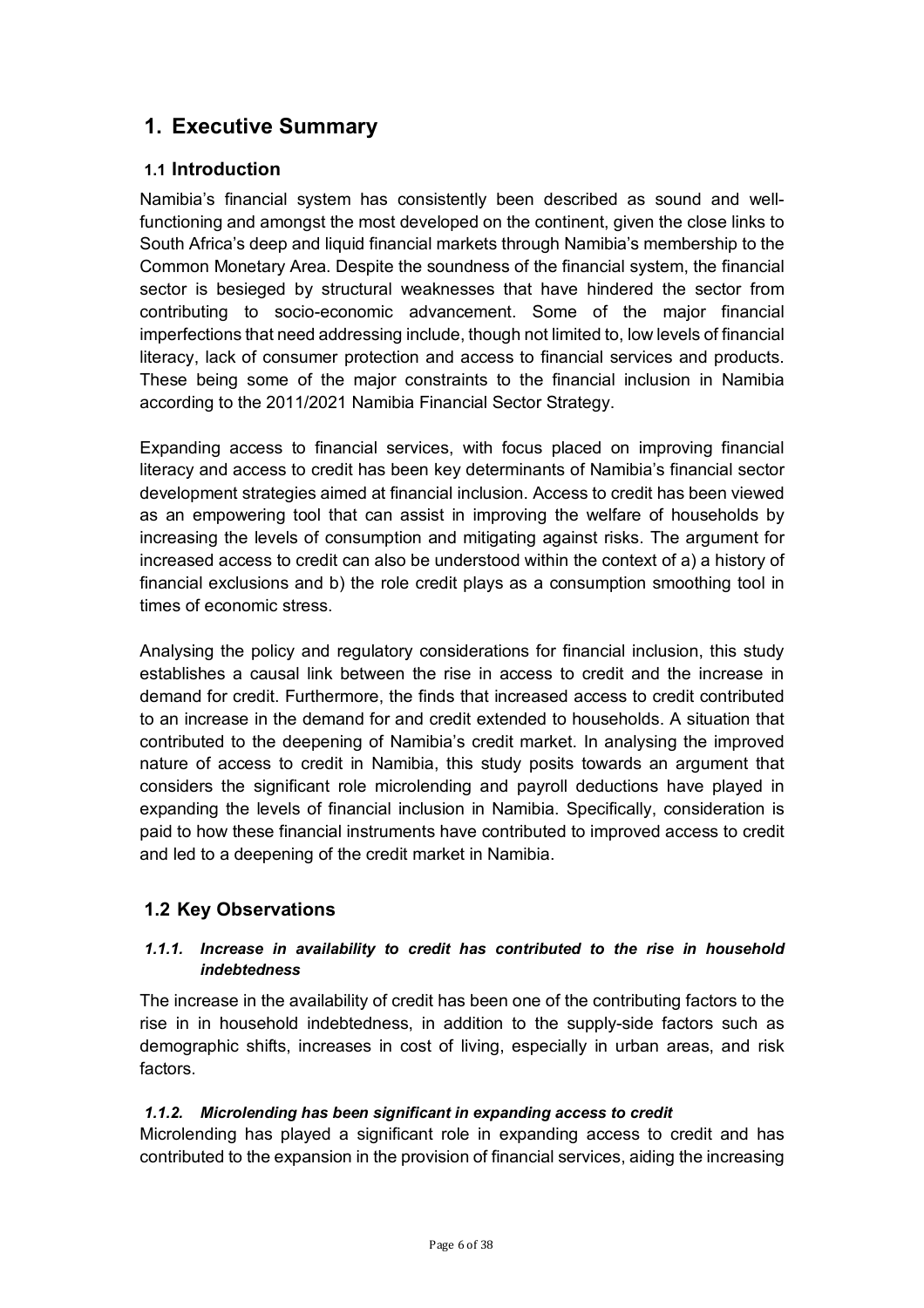levels of financial inclusion in the country, especially amongst the low-income segment.

#### *1.1.3. Microlending Act of 2018 curtailed predatory lending practices*

The Microlending Act of 2018 introduced tighter regulations and standards for market conduct and compliance for microlenders, that were accused of unscrupulous lending practices by some microlenders. These practices included the signing of blank or incomplete documents and prohibits collection method that retains "any bank cards or personal information such as pin codes or original identification documents".

#### *1.1.4. Collateralisation of future earnings increases access to credit*

Payroll lending, through the collateralisation of future earnings has had a strong positive aggregate impact on credit deepening. Consequently, the strengthening of collateral through payroll lending also increases the ability of lenders to underwrite loans and by extension improve access to credit (Coelho, et al., 2010).

#### *1.2.5. Payroll deductions contribute to the process of capital accumulation*

The stability, or predictability of future earning provides a valuable collateral against potential involuntary default, serving as a guarantee for borrowings and opens up new credit markets for consumers who have limited to no access to credit from commercial banks.

#### *1.2.6. Payroll deductions as a personal financial management tool*

The predictability of deductions coming off the payroll provides users with the assurance that financial obligations and commitment will be timeously met, guarding against potential arrears.

#### **1.3 Conclusion and policy considerations**

This study assesses aspects of the socio- and macro-economic dynamics of household indebtedness and provides an analysis of the role microlending and payroll deductions play in either smoothing or exacerbating indebtedness. The study found that microlending plays a significant role in expanding access to credit and unlocking the productive capacity of people who had little access to financial services. Moreover, the study also found that the payroll deductions strengthens the collateral base of borrowers, which has a major impact on credit deepening. But while these two financial instruments improved institutional environment that engendered financial deepening in Namibia, there exists a need to improve compliance standard to ensure that consumers are protected and not put at risk of unscrupulous and predatory lending practises.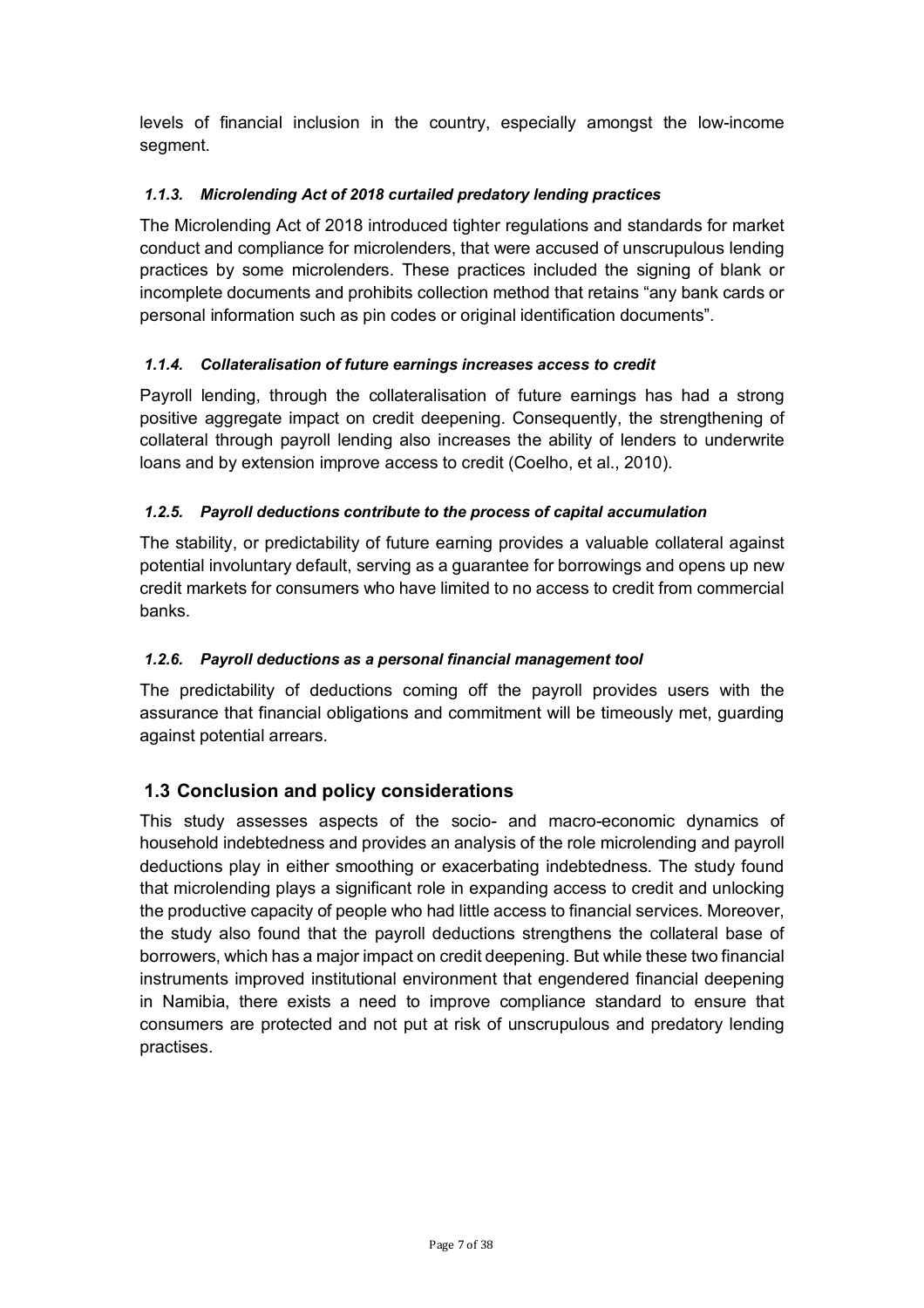#### **1.4 Methodology**

Given the paucity of empirical data – especially with regards to a breakdown of household indebtedness datasets; microfinance activity and; payroll data – this study's research methodology was diverse in nature. The first leg of the research involved desktop research. A focus group research was conducted at A.I. Steenkamp Primary School in Katutura, Windhoek, with teachers, secretaries and cleaning staff – key users of payroll deductions and microfinance activities – using semi-structured interview guide. Insights from the focus group was followed up by a thematic analysis. In addition, stakeholder interviews were conducted, most notably with policymakers, regulators, microfinance institutions, banks and other financial service providers. The final leg of the research involved two independent reviews of the information obtained and analysed. While this study does not provide a quantitative assessment of the longer-term impact of payroll lending on credit deepening and the impact on economic growth, it provides a conceptual input into the process of developing appropriate frameworks on policies relating to access to credit.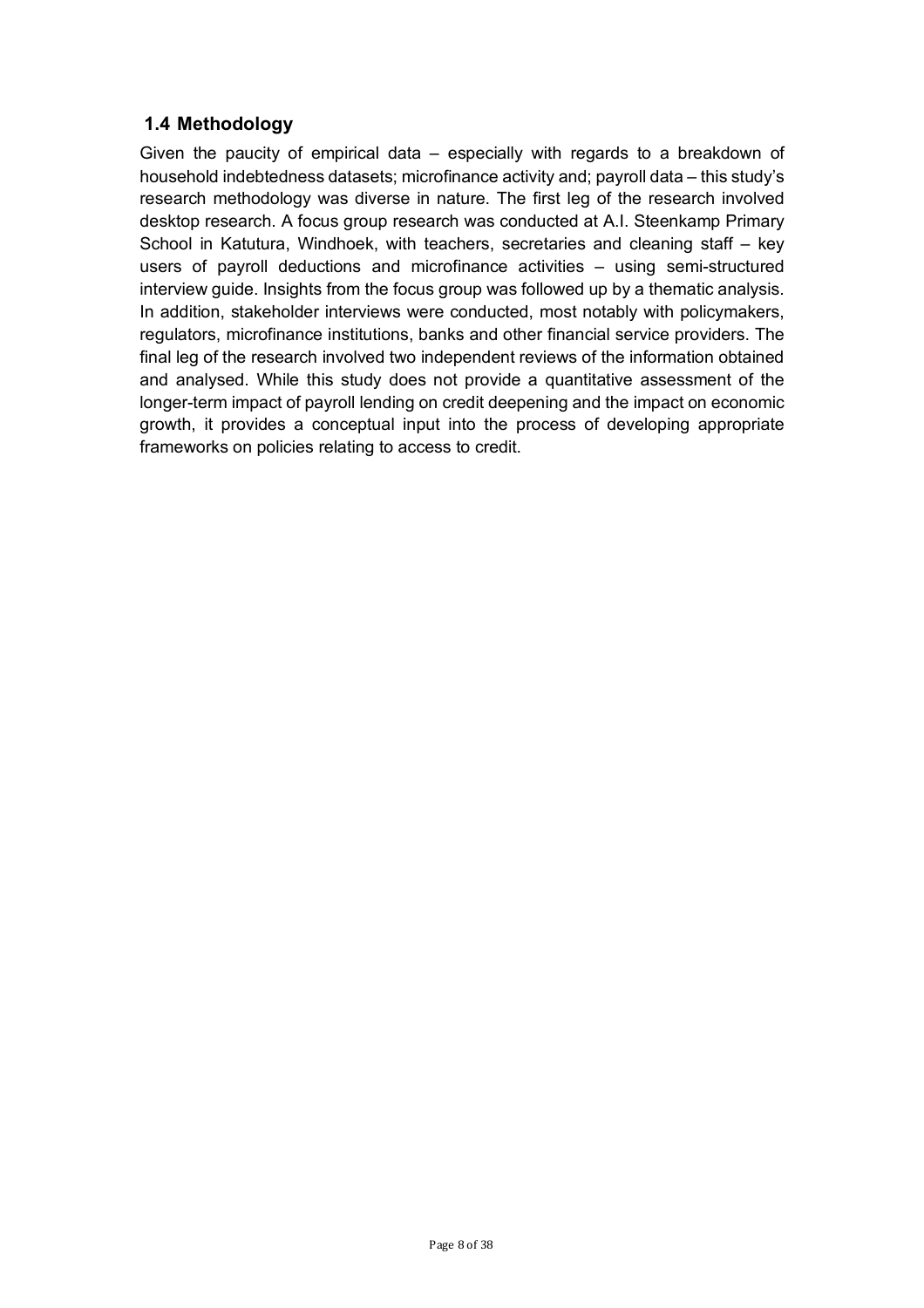## **2. Introduction**

It is widely accepted that financial sector development is crucial in ensuring economic development, and that inclusive financial systems are central for inclusive development to take hold (Levine, 1997; Park & Mercado, 2015). One of the key components of financial sector development is financial inclusion through increased access to financial services. As a result, expanding access to financial services has been a crucial consideration in the development strategies of many developing and emerging economies. Access to financial services is viewed as a broad step towards financial inclusion and the facilitation of poverty reduction. This notion is supported by evidence from the World Bank, which estimates that financial inclusion in developing countries greatly contributes to instances of economic growth and inclusive development (World Bank, 2018).

While the financial sector development strategies in Namibia have been informed by similar principles of inclusive development, they are also aimed at addressing the financial imperfections inherent to Namibia's financial market. The financial imperfections have necessitated policy frameworks aimed at expanding access to financial services, with focus placed on improving financial literacy and access to credit. Access to credit has been viewed as an empowering tool that can assist in improving the welfare of households by increasing the levels of consumption and mitigating against risks. Given Namibia's history financial exclusion, the argument for increased access to credit is understood within the context of the role credit plays as a consumption smoothing tool in times of economic stress, particularly in cases such as job loss, illness and other emergencies (Mutsonziwa & Fanta, 2019).

In addition to providing insights into the expansion of financial inclusion, analysing Namibia's credit market also provides critical insights into the dynamics of household debt and the rapid increase in household indebtedness. While it can be argued that the increase in the availability of credit has been a contributing factor to the rapid rise in in household indebtedness, this study also finds that consumer behaviour plays an equally contributory role. This study establishes a causal link between the rise in access to credit and increase demand for credit and finds that increased access to credit contributed to an increase in the demand for and credit extended to households. A situation that contributed to the deepening of Namibia's credit market. In analysing the improved nature of access to credit in Namibia, this study posits towards an argument that considers the significant role microlending and payroll deductions have played in expanding the levels of financial inclusion in Namibia. Specifically, consideration is paid to how these financial instruments have contributed to improved access to credit and led to a deepening of the credit market in Namibia.

A comparative analysis is made between Namibia and Brazil's credit market. In other words, the study considers the context of the evolution of Brazil's credit market, looking specifically at how payroll lending contributed to the deepening Brazil's credit market. The aim is to explore the similarities between the Brazilian experiment and Namibia's experience with payroll deductions, highlighting the experiences with credit deepening and improved access to credit in both countries.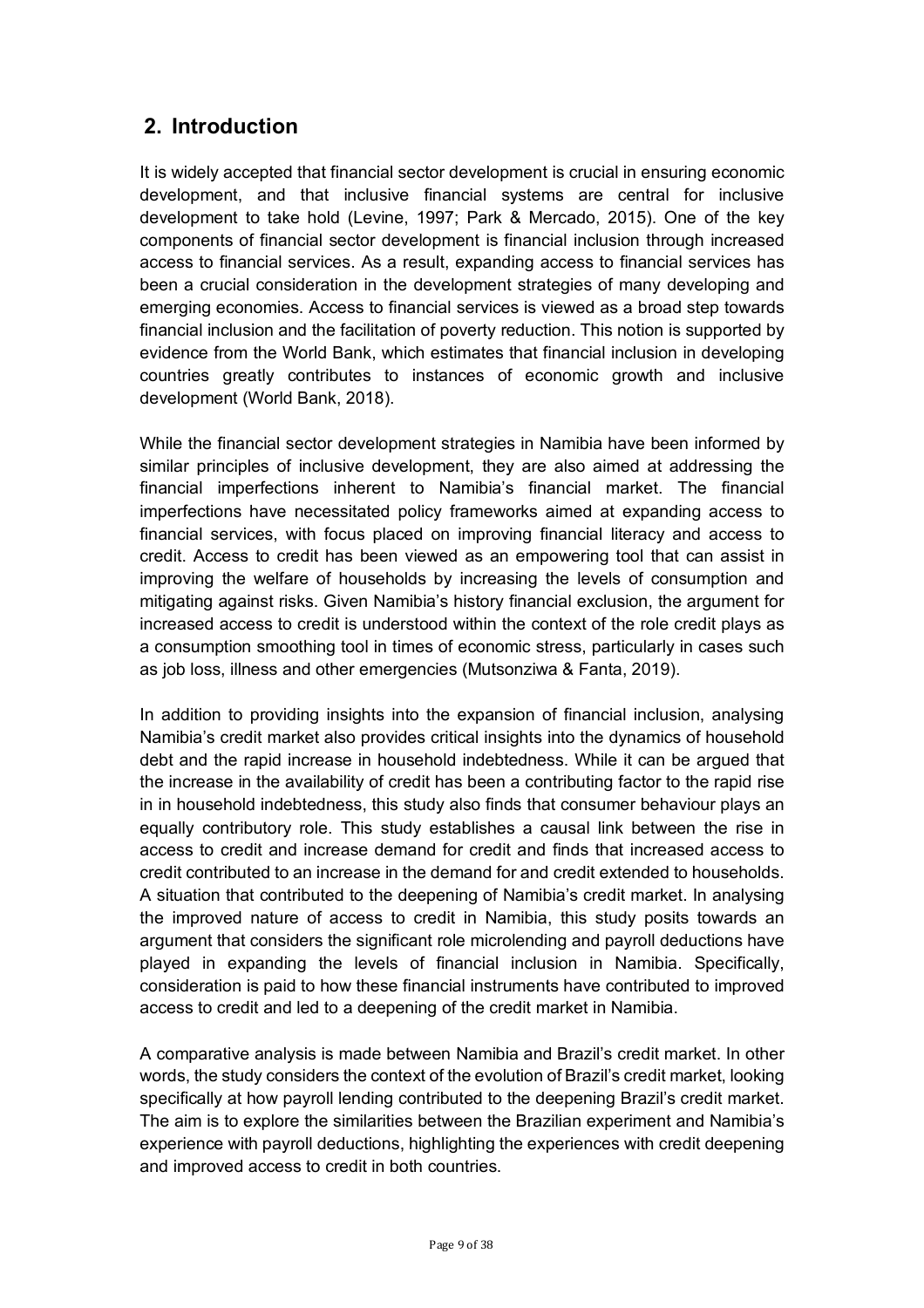In highlighting the ductility in the conceptual understanding of microlending practices in Namibia and payroll deductions, this study aims to provide a conceptual frame from which to understand the multipolar nature of these two financial products. The role they play in personal financial management and their contribution to improving the institutional environment that engendered financial deepening in Namibia. Finally, this paper concludes by ascertaining that from a policy and regulatory perspective, microlending and payroll deductions are relevant tools for financial market development.

## **3. Financial Inclusion**

The expansion of access to financial services has been at the centre of many development strategies and is seen as a broader step towards financial inclusion and the facilitation of poverty reduction, particularly in emerging and developing economies. It is widely acknowledged that financial sector development is crucial in ensuring economic development, and that inclusive financial systems are central for inclusive development to take hold (Levine, 1997; Park & Mercado, 2015). This notion is supported by evidence from developing economies where financial inclusion greatly contributes to poverty reduction, economic growth, and inclusive development (World Bank, 2018).

The World Bank estimates that inclusive financial systems provide the benefit of insuring "poor people" against socio-economic vulnerabilities. Findings by Beck, Demirgüç-Kunt & Levine (2007:27) emphasised how financial development, through inclusive financial systems "affect the poor through aggregate growth and changes in the distribution of income". By the same token, policy complementarities in the financegrowth nexus have "facilitated the provision of financial services to the poor in a relatively cheap and reliable manner" Otchere, Senbet & Simbanegavi (2007:5). In other words, an economy's level of financial development has a direct bearing on its ability to grow. While access to financial systems represents a very broad concept and can mean a wide variety of things, it is used to relate specifically to access to credit in this paper.

From a financial market development perspective, financial inclusion through increased access to credit is also a critical component of macro-economic stability and ensuring a fair distribution of financial assets. Financial inclusion refers to the percentage coverage of adults with access, either through formal or informal financial mechanisms, to financial services for their livelihoods (NSA, 2017). Financial inclusion in Namibia has largely focused on increasing access to credit, given the inaccessibility of credit to large swaths of the population due to a lack of creditworthiness. It is important to note from the onset that one of the major concerns with access to credit has been the inaccessibility of credit to the lower income segment due to a lack of creditworthiness, including the lack of collateral. It is also important to note from the onset that access to credit is a double-edged sword – providing access to increased livelihood opportunities on the one hand, but also creating increased vulnerability on the other.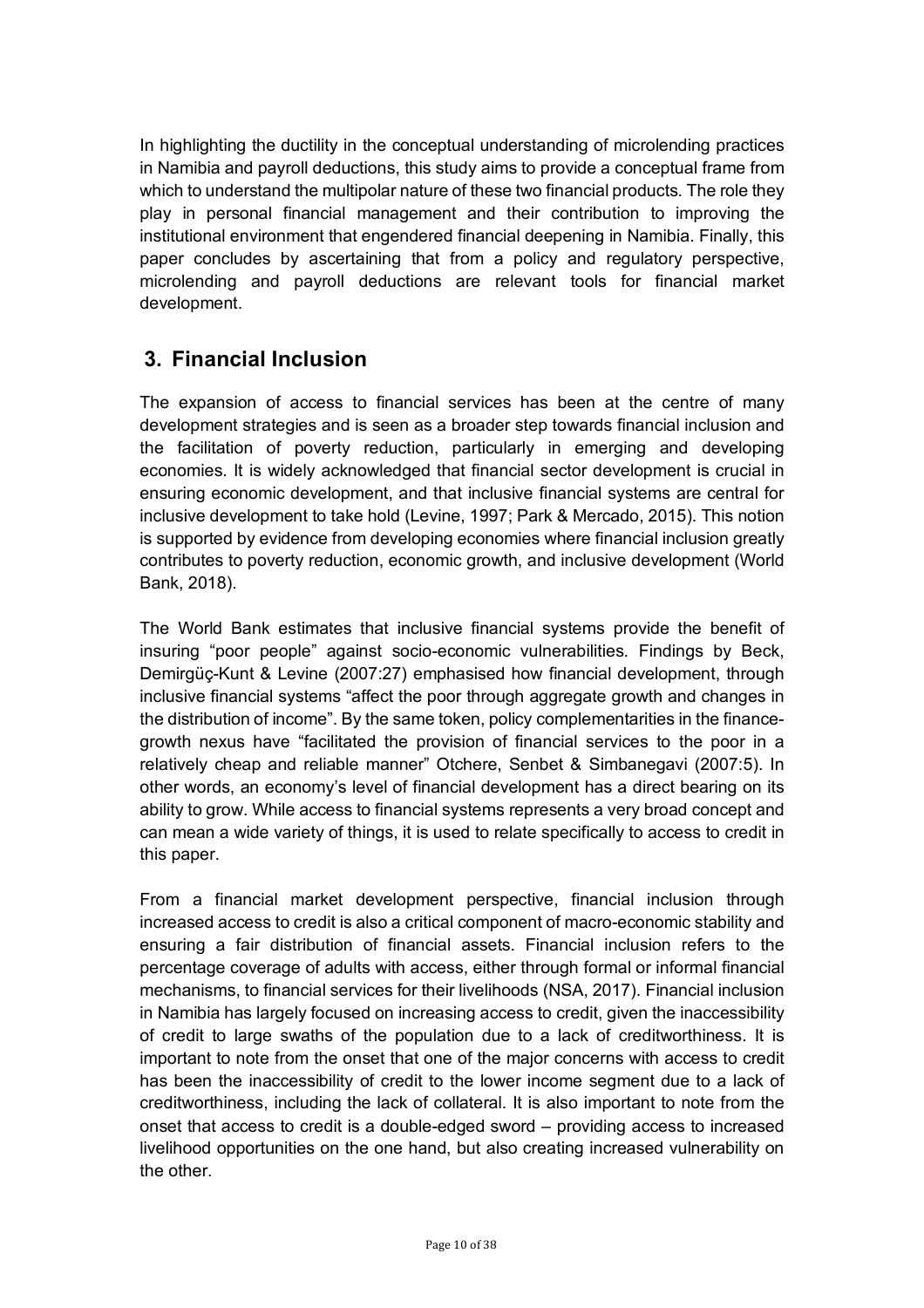When defining financial inclusion, it is important to take into account the dynamic nature of consumers and markets. Ultimately, financial inclusion in the Namibian context aims to "enhance access to banking and financial services for the previously excluded members of our society"<sup>1</sup>. As depicted in Figure 1, the definitional analysis of financial inclusion assesses both formal and informal product usage<sup>2</sup>.



Figure 1: Analytical framework of financial inclusion (source: NSA, 2018:60)

Economists have long argued that financial development not only enhances prospects of economic growth, but also contributes to a reduction in poverty over the long run.

l 1 Taken from speech delivered Ipumbu Shiimi, Governor of the Bank of Namibia at the Letshego Bank Launch event in Windhoek, 25 July 2017.

<sup>&</sup>lt;sup>2</sup> The 2017 Namibia Financial Inclusion Survey (NSA, 2017) defines formal usage as "usage through commercially recognised banks and other financial institutions such as insurance companies and retail providers and informal usage such as savings clubs, burial societies".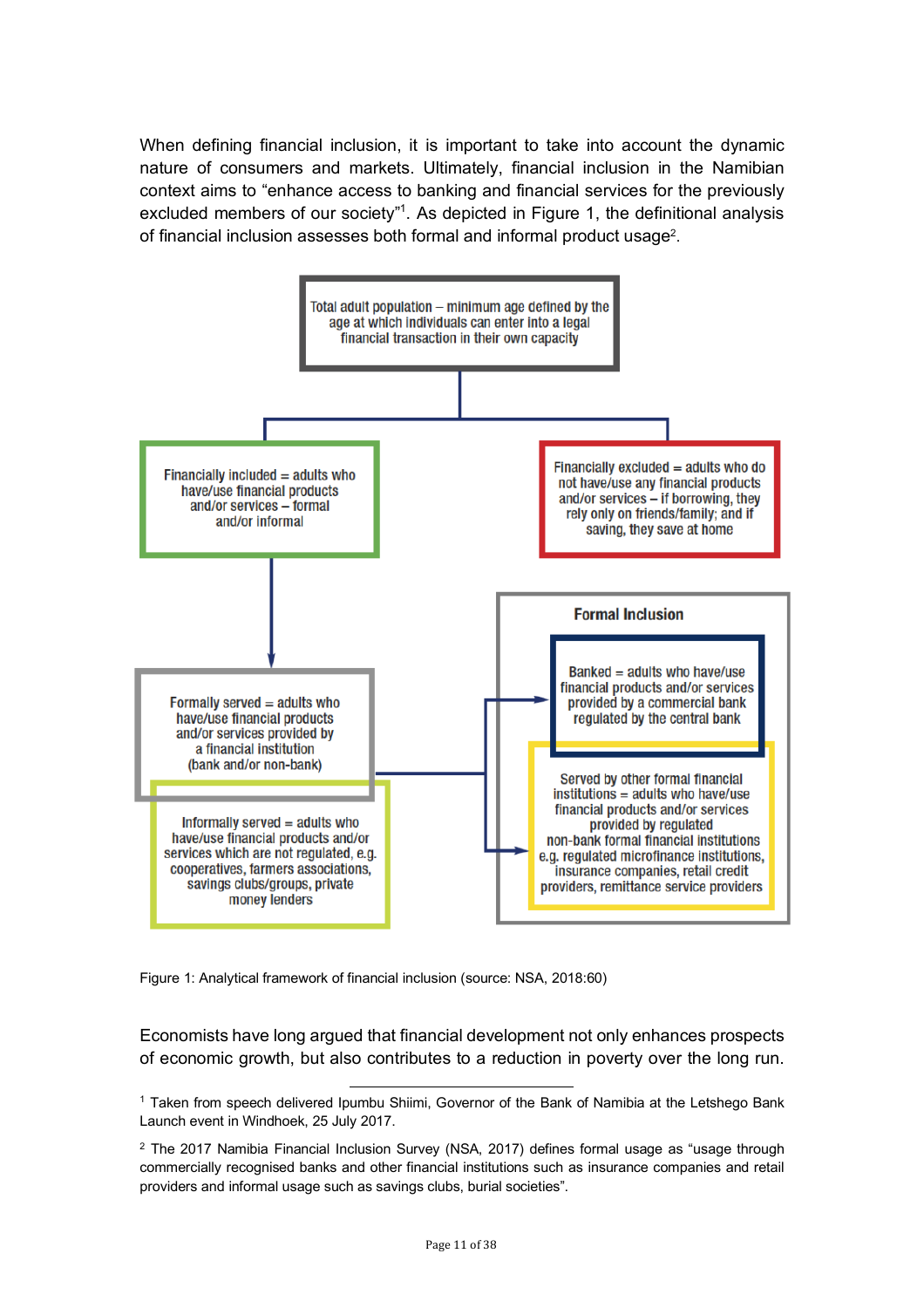This argument is premised on the understanding that "financial imperfections, especially with regards to transaction costs, can be restrictive for the "poor" with little to no collateral and/or credit histories" Beck, Demirgüç-Kunt & Levine (2007:33). Theoretically then, the loosening of credit restrictions would "disproportionately benefit the poor", thus reducing income inequality. This perspective provides sufficient evidence to support the notion that by improving the efficiency of capital allocation, financial development does indeed benefit the poor. However, other economists such as Popov (2017) and Galor & Moav (2004) qualify this assertion by highlighting the nonlinearity between "financial development, income inequality, and economic development", especially in many developing economies.

What really matters for this discussion on financial inclusion is that increased access to credit cannot be understood in a vacuum. Credit as a financial instrument can be beneficial from a developmental perspective – i.e. as a means of starting a business or building an asset base – or it can also have a negative influence, such as the loaning money for gambling purposes or leveraging bad investments which can perform poorly.

Therefore, it is of utmost importance that increased access to credit is accompanied by the implementation of controls aimed at mitigating potential deleterious impact on consumers. It is also important to note from the onset that access to credit is a doubleedged sword – providing access to increased livelihood opportunities on the one hand, but also creating increased vulnerability on the other. The question then becomes how does one provide 'good' access to credit and mitigate instances of bad? One means of providing a higher degree of 'credit-worthiness' and thus increasing access to good credit is through secure payroll deductions – i.e. leveraging secure collateral through future earnings/salary. In highlighting these tensions, this study attempts to posit an understanding of the linkages between access to credit and financial inclusion, as it relates to policy implications and future policy-oriented research on ways to enhance financial market development.

#### **3.1 Financial inclusion in Namibia**

With close links to South Africa's deep and liquid financial markets, Namibia's financial system has consistently been described as sound and well-functioning and amongst the most developed on the continent. Although Namibia enjoys a sound and wellfunctioning financial sector, structural weaknesses have hindered the sector from contributing to socio-economic advancement (BoN, 2011). The financial market development policy frameworks, such the 2011/2021 Namibia Financial Sector Strategy, have aimed to address the financial imperfections inherent in the market by expanding access to financial services, which is seen as a key contributor to reducing poverty and inequality. According to the 2011/2021 Namibia Financial Sector Strategy, some of the major financial imperfections that need addressing include the shallowness of the financial market and the "limited competition" and "financial safety nets", coupled with "inadequate and less effective regulatory capacity". In addition, the strategy document also lists "low financial literacy", "lack of consumer protection and access to financial services and products" as some of the major constraints to the financial inclusion in Namibia.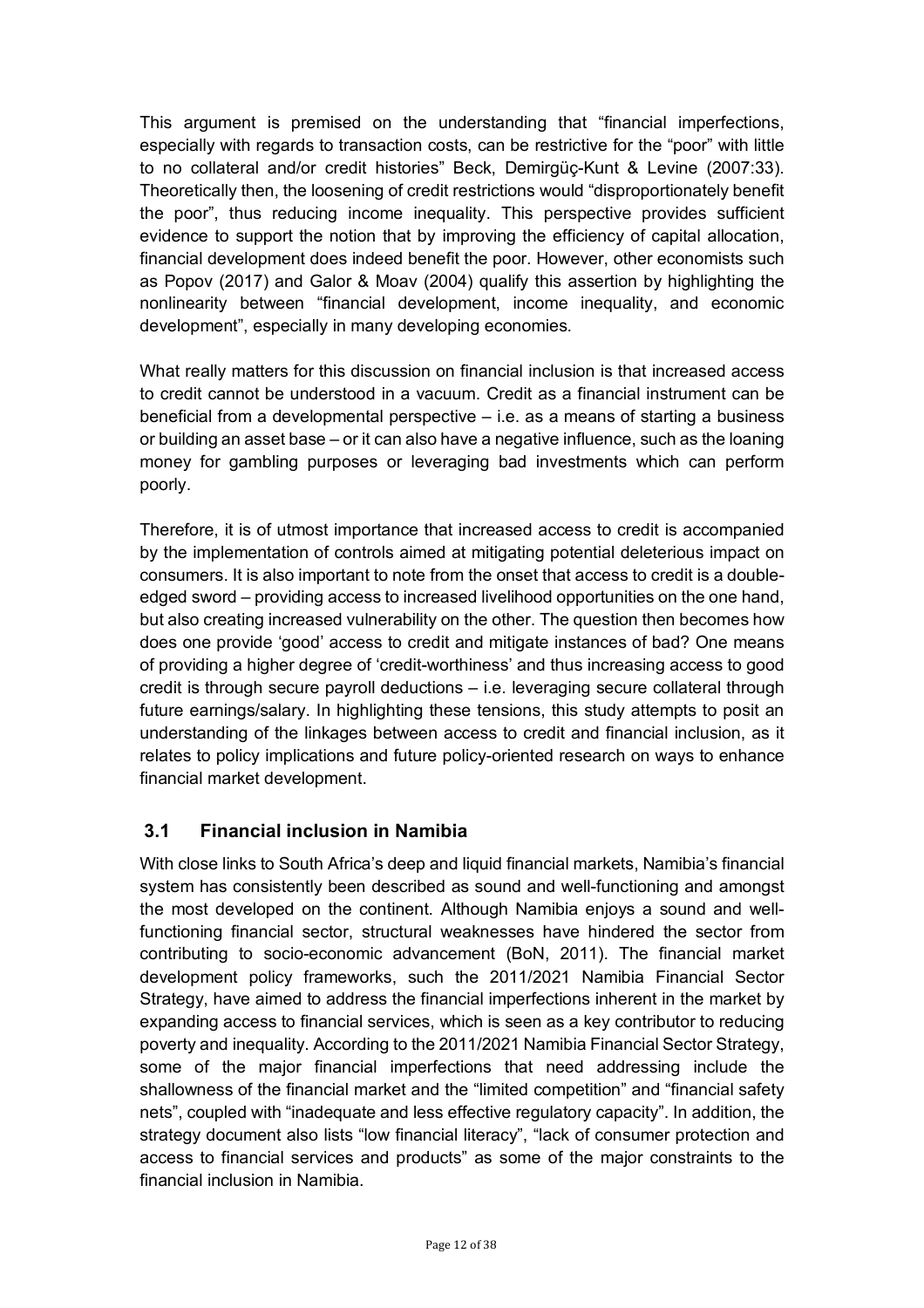

Table 1: Access to financial services (source: NSA (2018:64)

When measured through financial inclusion, access to financial services has improved considerably over the last decade as shown in Table 1, with the proportion of financially excluded population falling to 22% in 2017 from 51% in 2007 (NSA, 2018). The 2017 Financial Inclusion Survey found that access to finance remains relatively low due to poor financial literacy; "lack of collateral and limited effective demand for financial services due to low income as a result of high poverty and unemployment" (Brouwers et al., 2014).

It is important to note that there is a distinction to be made between the 'use of' and 'access to' financial services. While the **use of** financial services can easily be observed empirically, there is little uniformity in capturing the constructs of **access to** financial services. An individual might have **'access to'** but choose not to **'use'** some financial services, for example - people who prefer to deal in cash. Similarly, someone might have indirect 'access to' financial services through the use of someone else's bank account (World Bank, 2018).

### **3.2. Case study: Credit deepening in Brazil through payroll loans**

In late 2003 the Brazilian government intervened in the credit market in a bid to ease credit lending restrictions and popularise credit, particularly for the financially excluded low-income segment. The credit reforms were initiated with the view of expanding access to credit to stimulate consumption and boost economic growth (Schuh, Coronel, & Bender, 2017; Carvalho, Pasca, Souza & Zilberman, 2014). This involved the granting of payroll loans. According to the legislated definition, payroll lending was defined as "personal loans for which the principal and interest payments are directly deducted from the borrower's" salary Coelho, et al. (2010:2). In this instance, future earnings become the basis of collateral. The argument advanced was that loans advanced though the payroll system stood out as a developmental tool "in relation to the other modalities of credit" Schuh, Coronel, & Bender (2017:150), given its beneficial impact on the low-income and underserviced population.

The introduction of the credit reforms were also founded on the premise that credit, as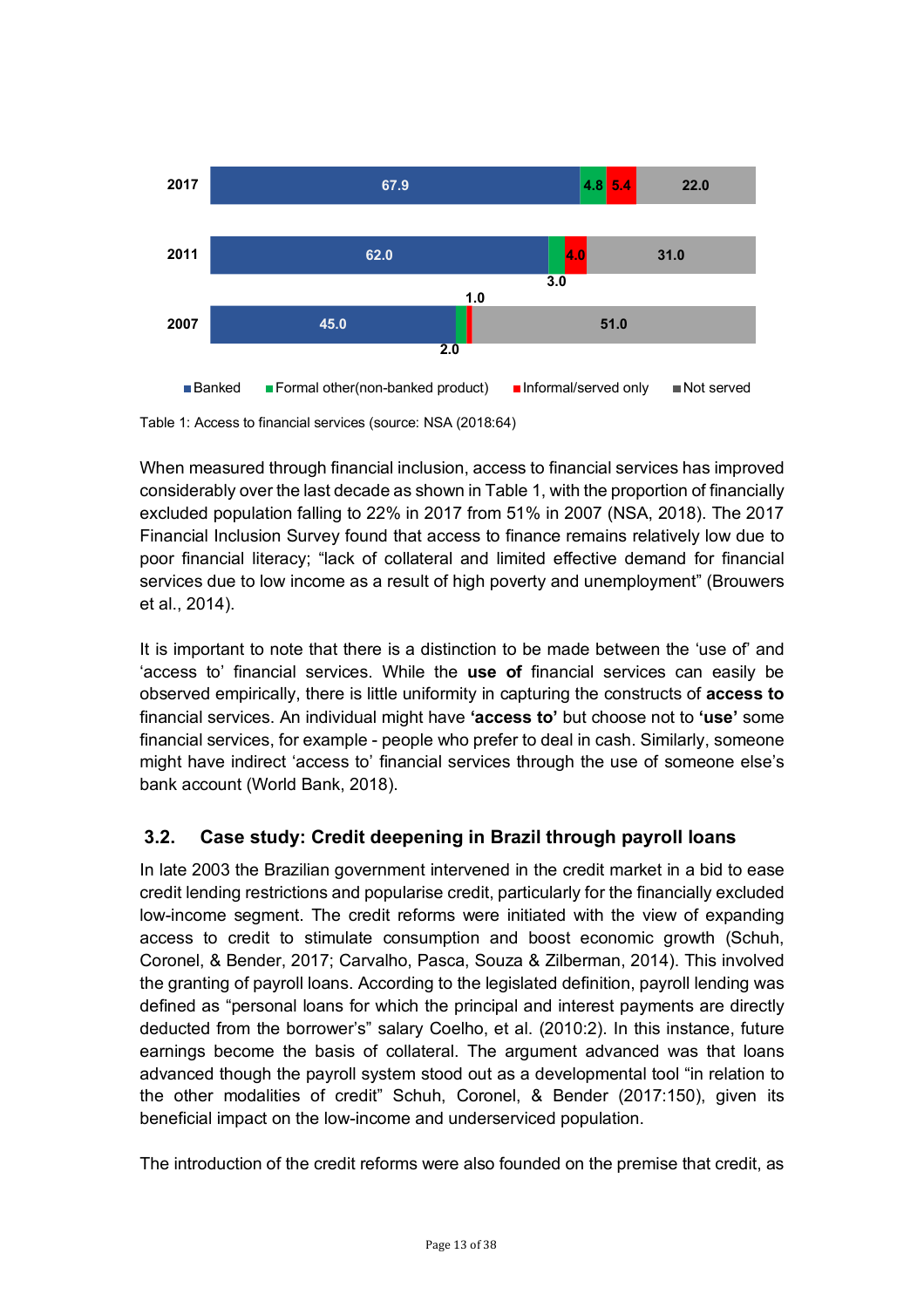a financial transformer, plays a crucial role in the "process of capital accumulation" for households, especially those on the low-income segment (Coelho, et al., 2010; Costa & Manolescu, 2004). These institutional reforms led to a marked expansion in all measures of credit use in the economy, Figure 1. Consequently, domestic credit-to-GDP started increasing and the country's credit portfolio rose to 54.5% in 2015 from 27% in 2004, which were on the decline until 2002, reflecting a deepening of the credit market (Banco Central do Brasil (BCB), 2015).



Figure 2: Stock of Brazilian Personal Loans, including both payroll and non-payroll personal loans (R\$ billions) (source: BCB (2007:20)

Although the expansion in Brazil's credit market, and subsequent growth in personal credit (Figure 2, BCB), was attributed to the introduction of payroll lending since, other reforms also contributed to the deepening of the credit market. These reforms included the 'Real Plan', which led to a stabilisation of the Brazilian currency, which subsequently led a decrease in inflation during the period. As Soares (2002) explains, prior to the introduction of credit reforms and Real Plan, banks relied on inflationary revenues, and the increase in the extension of credit followed the combination of stimulus that sparred on consumption.

Analysing the evolution of payroll lending in Brazil provides a useful conceptual understanding of the how the supply of credit shifts through various channels, which holds potential lessons for the Namibian context (Coelho, et al., 2010). As the theory goes, the stability, or predictability of future earning for public sector works provides a valuable collateral against potential involuntary default. In other words, future earnings serve as guarantor for borrowings. This not only removes any incentive for potential default or overborrowing, it also opens up new credit markets for consumers who have limited to no access to credit from commercial banks, or do not meet their stringent lending requirements. In addition, and with the elimination of potential involuntary defaults, risks for lenders are reduced somewhat and what remains is idiosyncratic risk, easily diversifiable or mitigated through credit insurance policy.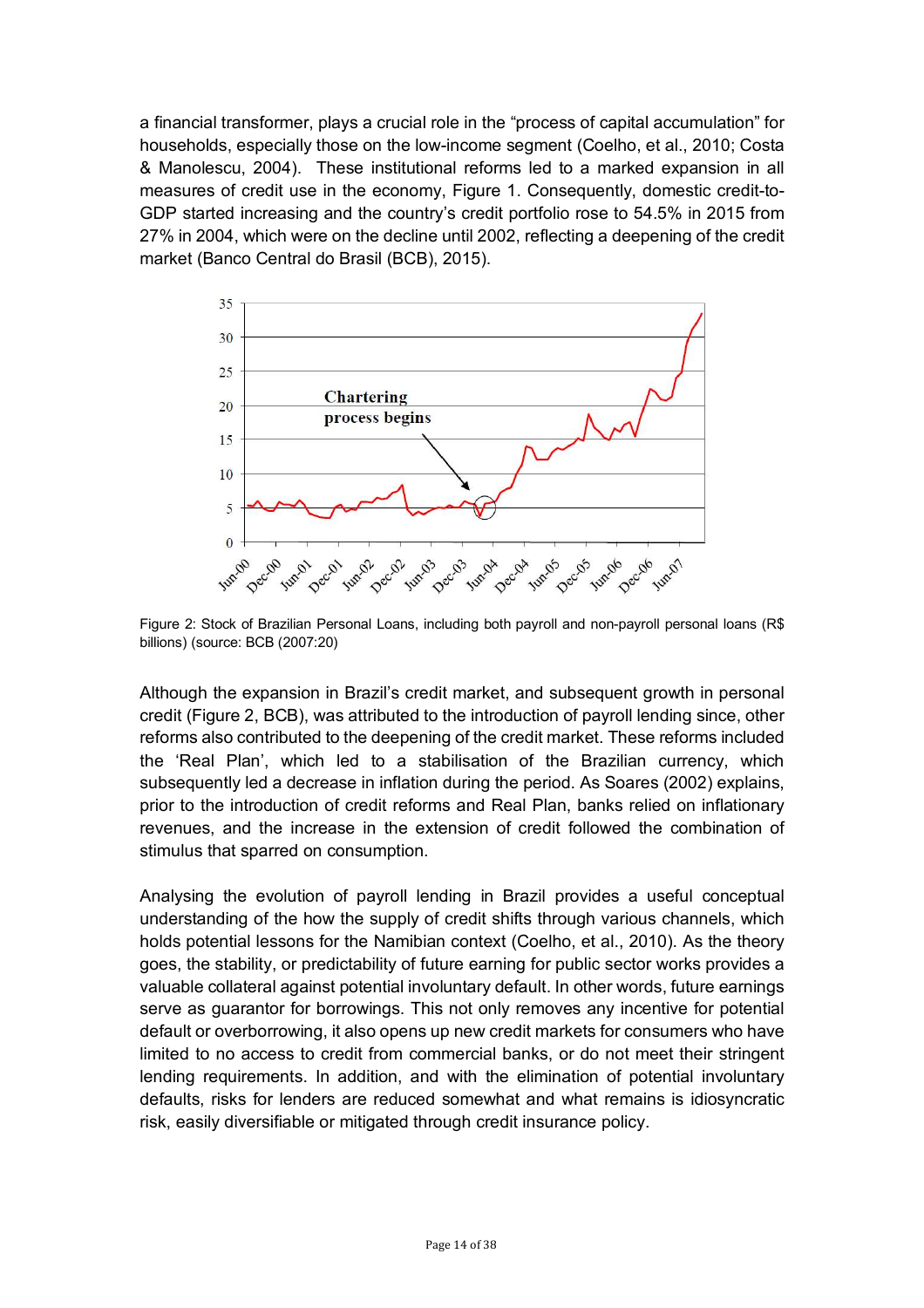While the law prescribes several regulations, for the sake of this study's comparative analysis, focus will be mandated around the process for affordability assessments. In Namibia deduction codes are extended to micro- and term lenders and, commercial banks' lending to public sector workers. In Brazil payroll lending is open to both public and private sector workers registered for social security benefits (Coelho, et al., 2010). In addition, and comparable to the Namibian context, the borrowers' salary including other commitments on their payroll determines the loan amount. In Brazil, any loan advanced cannot be greater than 30% or approximately one third of the borrower's income, with the requirement that loans have a fixed "payment during the amortization period". In Namibia, for government employees, the total voluntary deductions cannot exceed a minimum take-home pay of the higher of N\$750 or 35% of basic salary, plus recurring allowances (MoF, 2003).While for non-government employees, the total voluntary deductions are limited to one third of the employee's remuneration, as stipulated in Section 12 of the Labour Act (Republic of Namibia, 2007). And in terms of affordability assessments, the Brazil experiment places obligations regarding credit information and the sharing of that information on the employers. In Namibia, the Payroll Deduction Management System (PDMS) serves as the affordability assessment tool which pre-checks prospective deductions before they are made to ensure compliance with rules set out by Ministry of Finance (MoF), in order to ensure that employees are left with sufficient take-home pay after all deductions (Anon, 2007). One of the problems prior to the introduction of the PDMS was zero or negative takehome pay for employees.

#### **3.3. Policy considerations**

In considering the context of growth in credit extension in Brazil, specifically payroll loans, this study aims to comparatively explore the similarities between the Brazilian experiment and Namibia's experience with payroll deductions and its relationship with financial inclusion, credit deepening and economic expansion. Although much of the literature on payroll deductions remains largely nascent, focusing largely on consumer behaviour (Schuh et al., 2017), this study aims to contribute to the understanding of how the emergence of payroll deductions have played a significant role in the macroeconomic context. Specifically, as it relates to enhancing financial inclusion and credit deepening.

The analysis suggests that the collateralisation of future earnings contributed to an increase in personal credit in Brazil. In this regard, it is not implausible to speculate that payroll lending has a strong positive aggregate impact on credit deepening. This suggests that any regulations around payroll lending strengthens the collateral base of borrowers, which has a major impact on credit deepening. Consequently, the strengthening of collateral through payroll lending also increases the ability of lenders to underwrite loans and by extension improve access to credit (Coelho, et al., 2010). Thus, from a policy and regulatory perspective, payroll lending is a relevant tool for financial market development.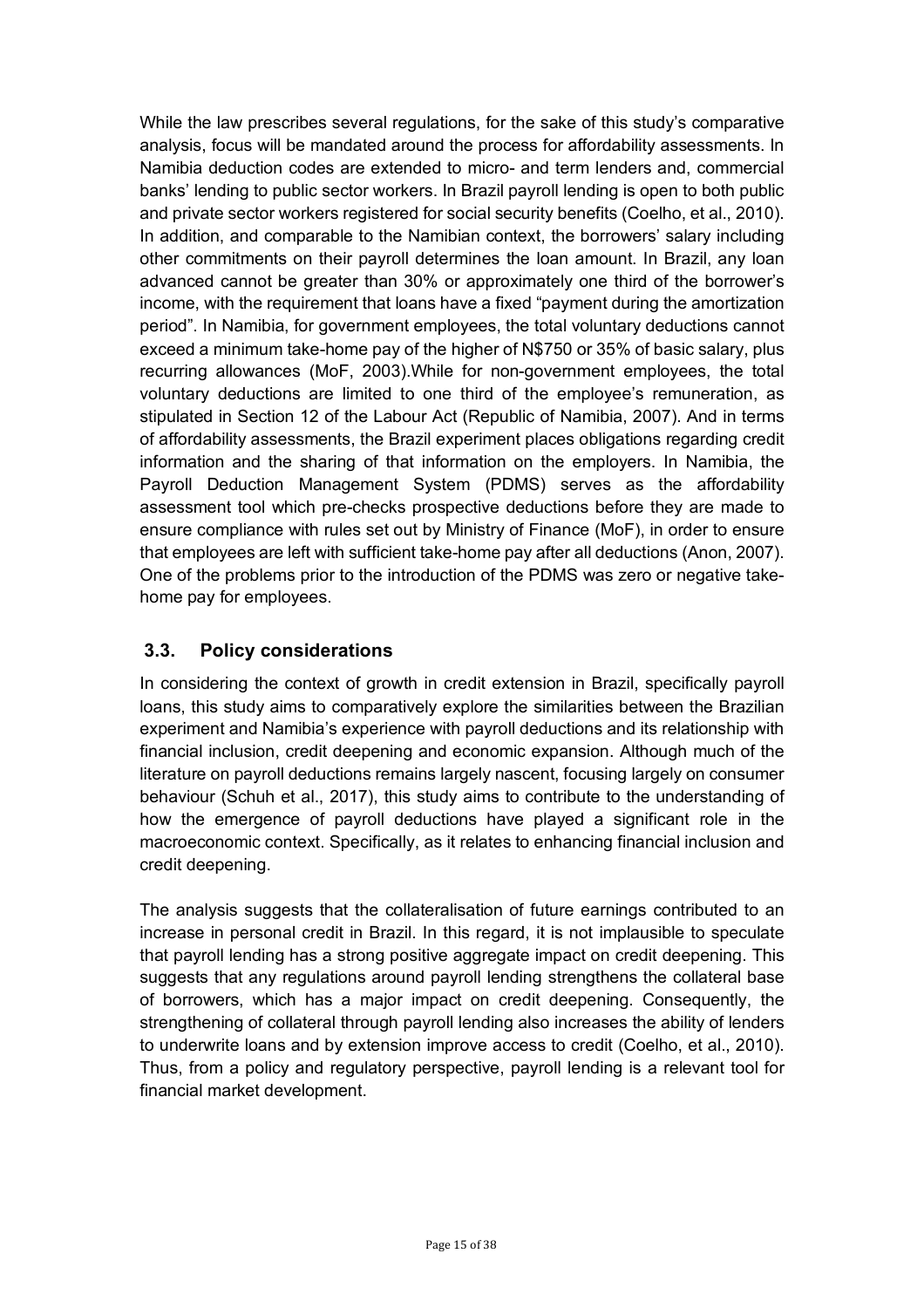Given the paucity of empirical evidence available, this study does not provide a quantitative assessment of the longer-term impact of payroll lending on credit deepening and the impact on economic growth. However, the evidence presented does provide an overview of the contribution payroll lending has had on the creation of a strong domestic credit market in Brazil. This also holds true for the Namibian market when thinking about payroll deductions. For future research, there exists a need to estimate the impact and consequences of payroll lending policies on broader economic dynamics, especially in relation to demographic and geographical trends.

## **4. Increasing household indebtedness in Namibia**

The increase in the access to financial services has also led to an increase in access to regulated/formal credit. Access to credit is seen as an empowering tool that can assist in improving the welfare of households by increasing the levels of consumption and mitigating risks. Credit has also been used a consumption smoothing tool in times of economic stress, particularly in cases such as job losses, illness and other emergencies (Mutsonziwa & Fanta, 2019).

The rise in access to credit has led to an increase in the demand for credit and credit extended to households and business, which has fuelled a rapid increase in household consumption. This rapid growth in debt consumption was viewed as a one of the stimulating growth factors that helped sustain economic growth between 2012 and 2015.

#### **4.1 Growth in credit**

Credit extension is influenced by changes to interest rates and consequently affects aggregate demand for goods and services and ultimately the rate of inflation. In other words, fluctuations in interest rates have a direct material bearing on credit extended to households. As a result, greater access to credit increases household consumption and stimulates consumer spending. As Prinsloo (2002) explains, "the use of consumer debt is mainly related to consumers' eagerness to consume now rather than later." Household debt is primarily categorised into consumer credit and mortgage loans. Consumer credit is in turn sub-categorised into overdrafts, instalment credit, personal loans at banks and non-banking financial institutions, and lease transactions.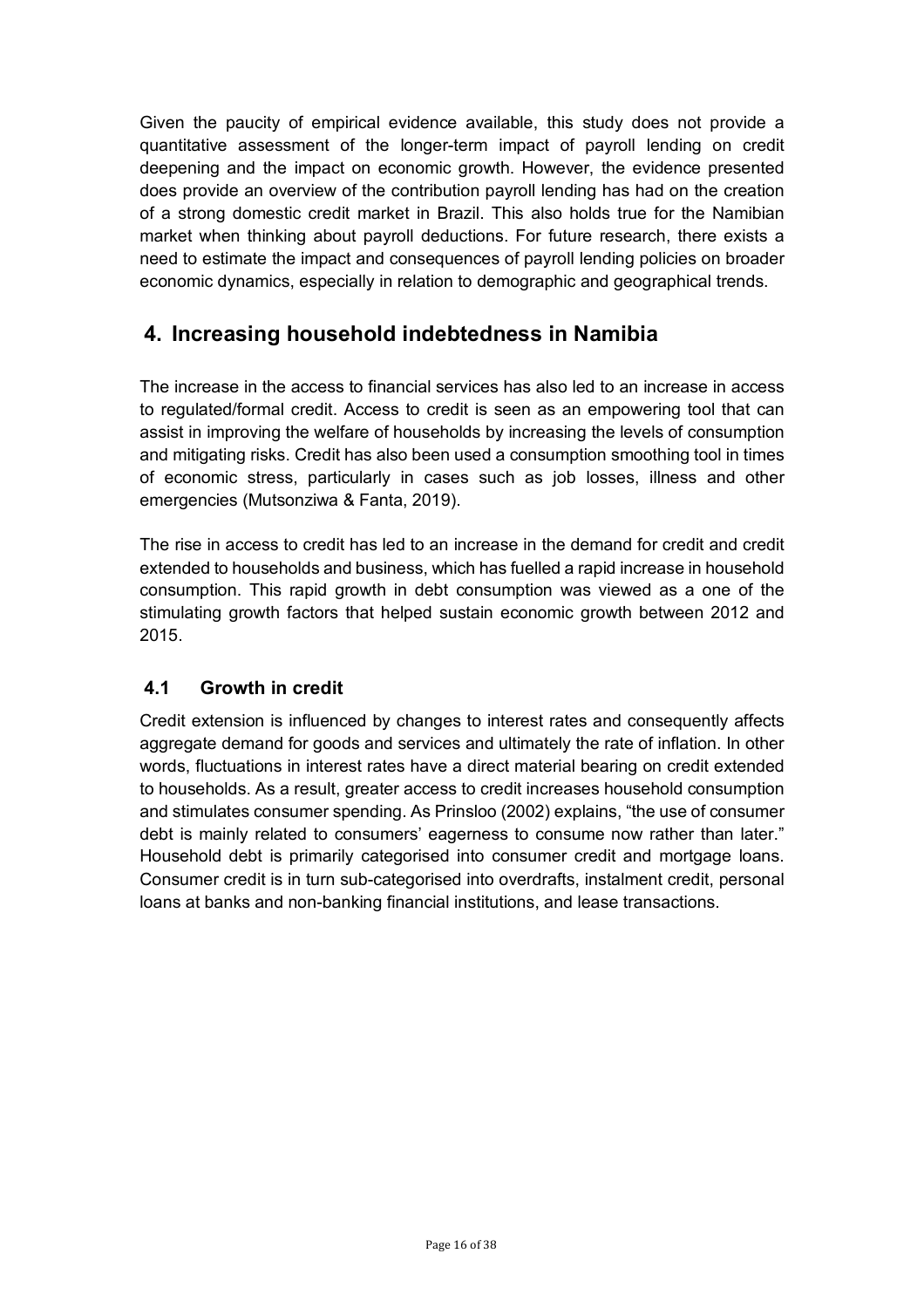

#### **4.2. Structural developments in household credit**

Figure 3: Private Sector Credit Extension (PSCE) (source: BoN; First National Bank (FNB))



Figure 4: Claims on the Private Sector (source: BoN; FNB)

Although growth in credit extended to the private sector (PSCE) has increased substantially since the 1990s, the pace of growth steadily decreased between early 2015 and mid-2018, as shown in Figure 3, coinciding with the period of marked economic slowdown in Namibia. The year-on-year increase in total household debt accelerated from an average of around 10.9% in 1999 to a staggering year-on-year growth of 21.8% during 2005 before moderating to average 4% in 2010. From 2010 onwards growth in household indebtedness accelerated to peak at 15,8% in April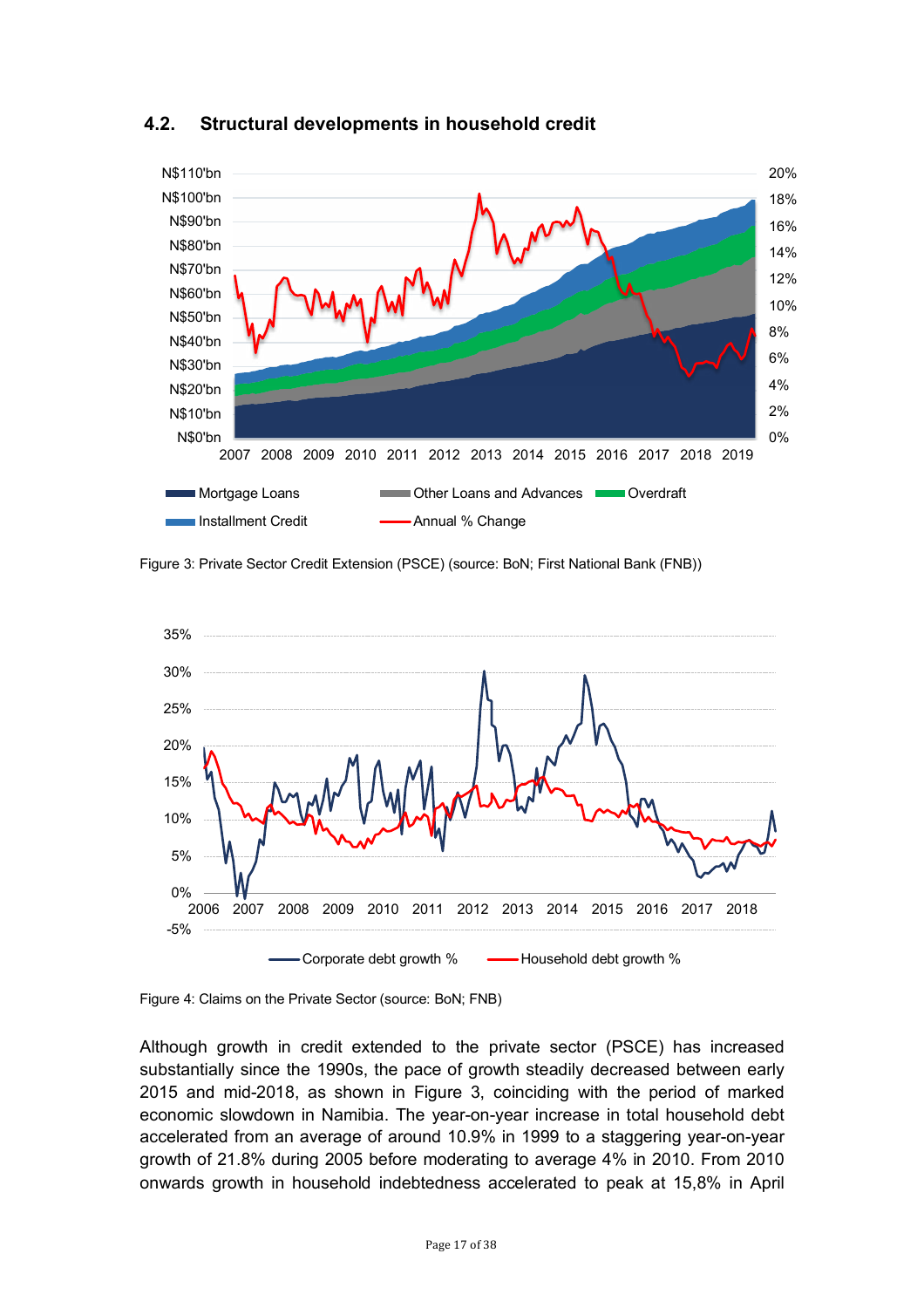2014, moderating to average 6.6% in 2019. The tightening monetary stance, rising interest rates, by BoN between June 2014 and July 2017 when interest rates rose accumulatively by 1.5%, discouraged the uptake of credit by households as shown in Figure 4. As a result, credit extended to households started to decline, reinforcing the centrality of interest rates in influencing borrowing behaviour, Figure 5.



Figure 5: Household debt year on year growth (source: BoN; FNB)

In analysing household debt, a distinction is made between its different components, namely consumer credit and mortgage loans, Figure 5, and how these different components aggregate in relation to "total credit extended to the private sector by banks" and non-banking financial institutions (Prinsloo, 2002). Credit extended to households has consistently outpaced credit extended to corporates. Credit uptake for households began to increase when banks started expanding their lending activities during the late 1990s and early 2000s, a situation that aided in broadening financial inclusion. Household credit as a percentage of credit extended to the private sector averaged 72% in the 1990s, moderating to average to 66% in the 2000s. This ratio stabilised to average 60% between 2010 and 2016, aided in great part by an accommodative monetary policy stance, a reduction in personal income tax rates and a booming economy.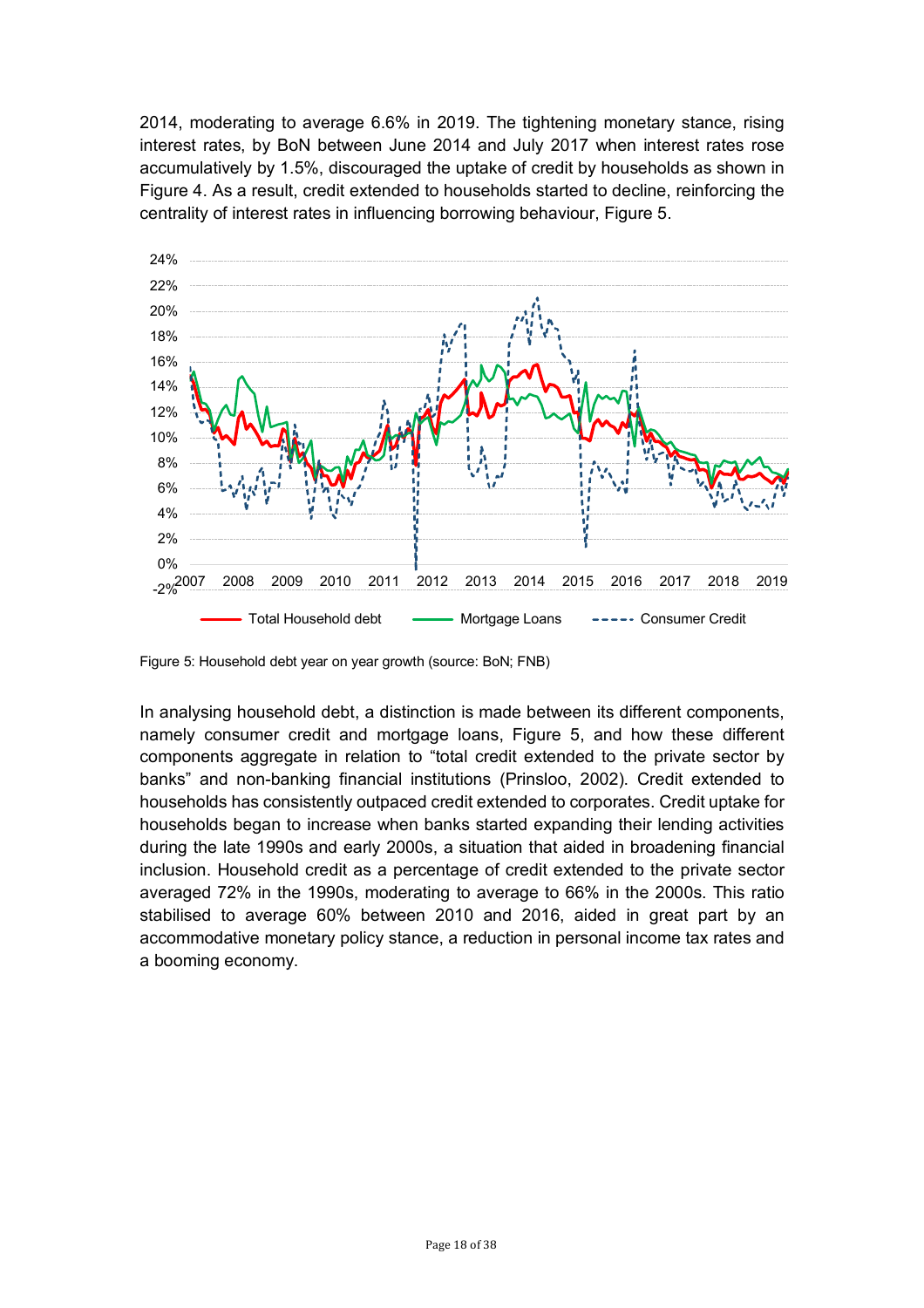

Figure 6: Household debt (source: BoN; FNB)

#### **4.3. Definitional analysis of household debt**

Household debt, or debt in general, is any liability or obligation that require payments of interest and/or principal to creditor at fixed intervals in the future. Calculated as the total sum of loan obligations (including mortgage loans and consumer credit) and other accounts payable (Organisation for Economic Co-operation and Development (OECD), 2019). The main determinant of debts is the demand for loans, or credit, and the capacity of banking institutions, and other institutions, to extend them. As an indicator, household debt is measured as a percentage of disposable income.

With regards to over-indebtedness, the working definition in most developing countries is based on inability to meet debt obligations, current or approaching, founded on observable criteria. South Africa uses a quantitative assessment outlined in the National Credit Act (NCA) to define over-indebtedness. Under the NCA definition, overindebtedness is assessed on available information about a consumer's financial means and declared if indications point to a consumer's inability to meet obligations, or prospects, in a timely fashion. The sustained increase in household borrowing has raised concerns over household over-indebtedness. This study relies on a definition of household over-indebtedness that fulfils the following criteria:

- (1) borrows to pay off other debt;
- (2) borrowing capacity is constraint due to too much outstanding debt;
- (3) has had loan applications rejected due to too much debt;
- (4) has had debt restructuring or consolidation;
- (5) has defaulted on loan obligations; and
- (6) has or has had a garnishee or emolument order or have been garnisheed.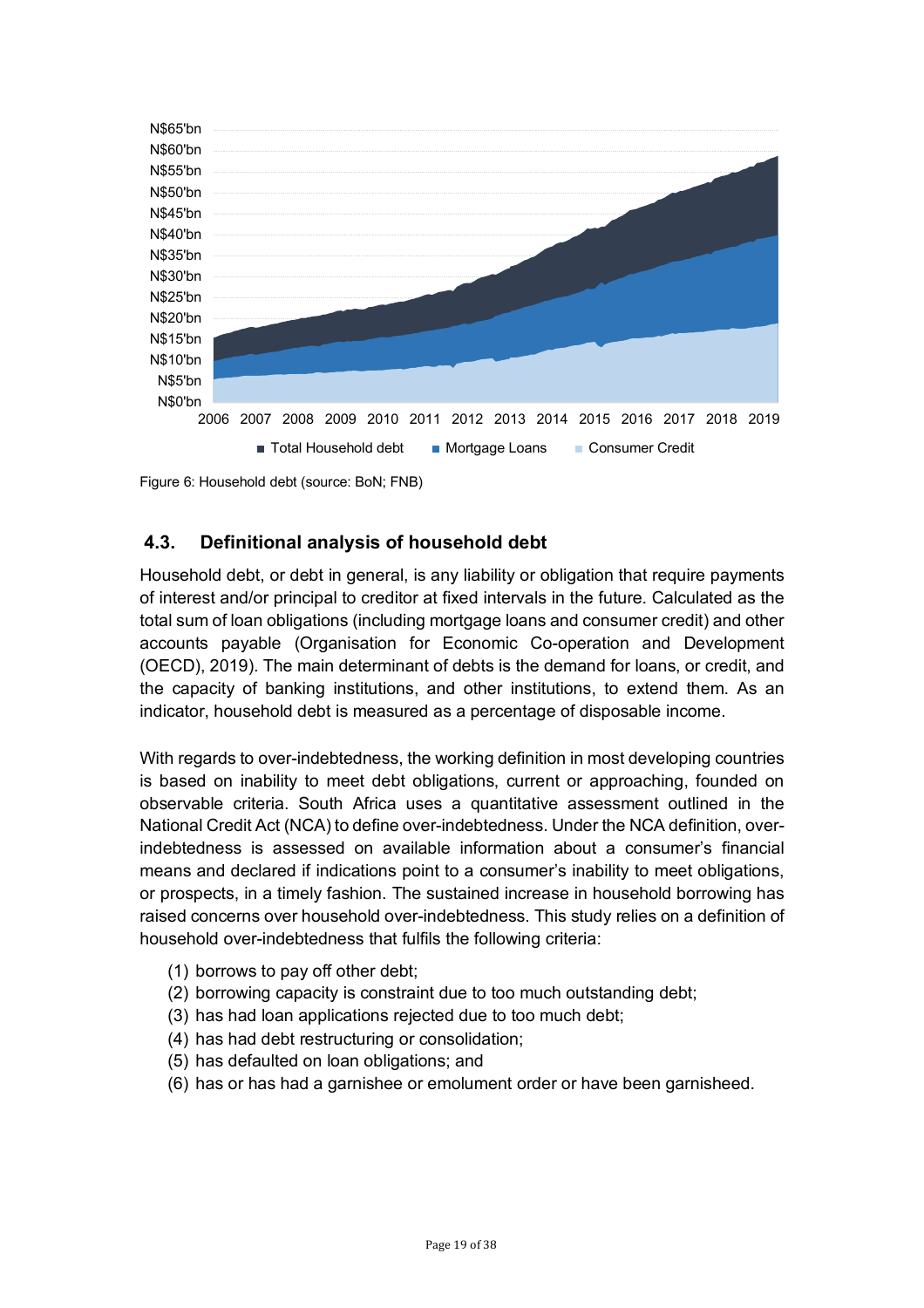#### **4.4. Drivers of over-indebtedness**

Increasing cost of living, backgrounded against an increase in access to credit, has meant that households are increasingly supplementing their consumption expenditure with debt. The increase in household debt burdens have raised fears that an increasing number of households are at risk of financial fragility and more prone to taking out more credit to service debt obligations when due.

The increase in the availability of credit has been one of the contributing factors to the rise in in household indebtedness, in addition to the supply-side factors such as demographic shifts, increases in property prices, especially in urban areas, and risk factors. Another factor that contributed to the rise in household indebtedness is the deepening of credit markets to socioeconomic levels, meaning that credit became readily available to borrowers with "weaker financial profiles and repayment capacity" Dobos (2012:50).

All these factors have contributed to an increase in household indebtedness, which have also been sustained by a combination of supportive economic conditions, low interest rates experienced during 2004-2011 and a steady increase in household income which inflated expectations of future earnings. Moreover, the relatively lax lending requirements of microlenders, compared to commercial banks, expose already over-stretched consumers to more debt (see James, 2012). Comparatively, microfinance consumers tend to go through less strenuous affordability assessments compared to those of banks, which results in the non-disclosure of crucial credit information.

Although external markets factors play a role in the levels of household indebtedness, consumer behaviour is the biggest contributor to indebtedness. They are varying reasons why consumers, either knowingly or unwittingly, find themselves overburdened by debt obligations, and at times unable to service debts. As Ssebagala (2016:5) explains, such behaviour stems from in some instances an overestimation of "the immediate benefits of the credit or undervaluing the cost of the debt repayment", "a lack of self-control or a low level of knowledge about financial matters".

While the increased access to credit played a significant role in improving household welfare in many emerging and developing economies, the increase in the availability of credit has led to significant increases in debt burdens and over-indebtedness in households. The rise in indebtedness has made households more susceptible to shocks to asset prices through highly leveraged balance sheets. This rise has exposed households to risks emanating from changes in income and interest rates as a result of debt repayment obligations relative to income (Dynan & Kohn, 2007).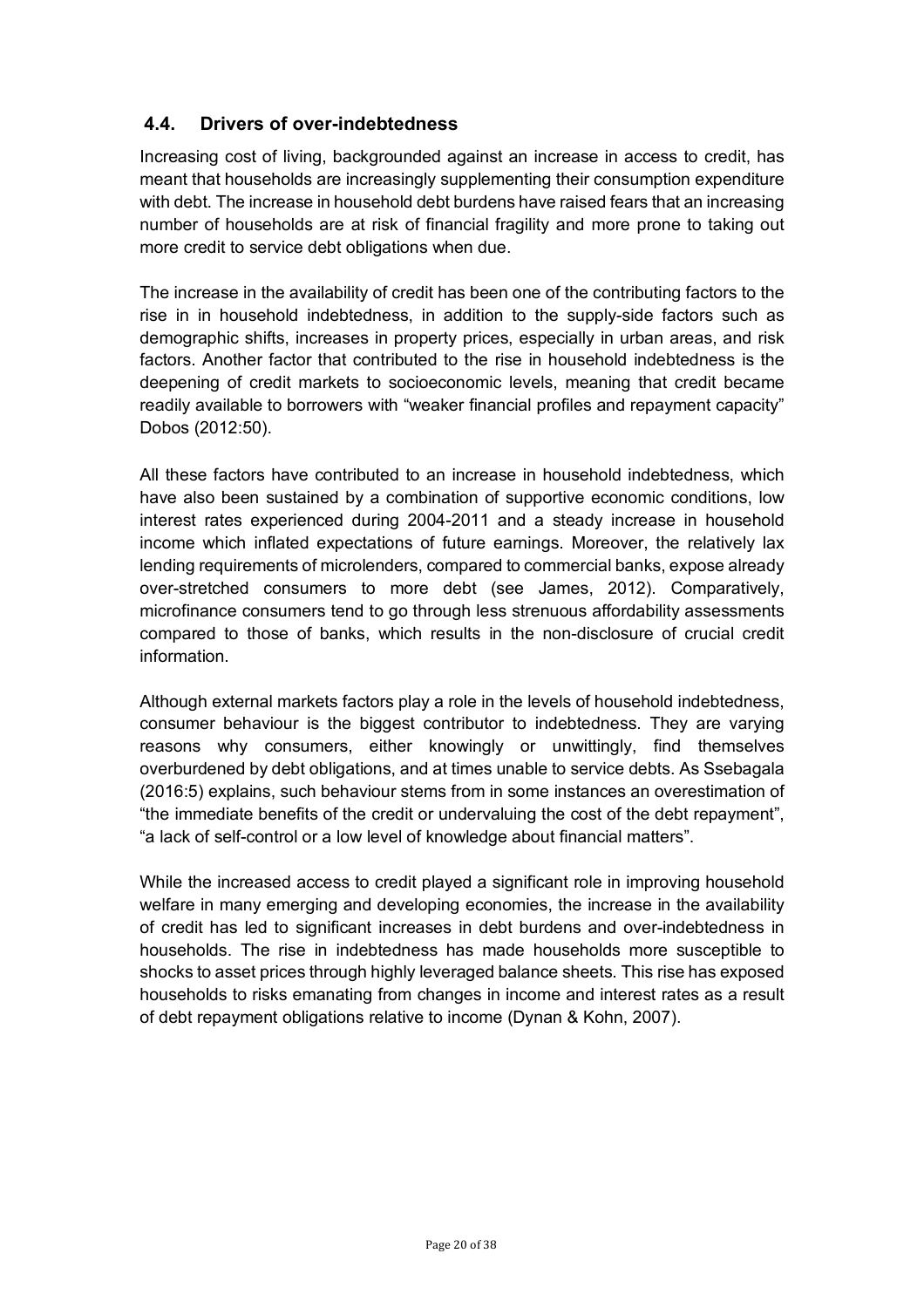|                                                   | 2014   | 2015          | 2016   | 2017   | 2018   |
|---------------------------------------------------|--------|---------------|--------|--------|--------|
| Disposable Income (N\$ million)                   | 53,070 | 58.466        | 65,766 | 68,538 | 71.347 |
| Credit to Disposable Income (%)                   | 76.7   | 78.4          | 76.1   | 77.9   | 76.9   |
| Credit to Individuals/Households (N\$<br>million) | 40.698 | 45.810        | 50.054 | 53.420 | 57.170 |
| Adjusted Credit* to Households (N\$<br>million)   | 45.378 | 51,078 55,811 |        | 59.563 | 63.745 |
| Adjusted Credit** % of Disposable Income          | 95.3   | 97.3          | 94.5   | 96.8   | 95.5   |

Table 2: Household debt-to-disposable income (source: BoN, 2019:19)

Empirically, the importance of household indebtedness ratios lies in their usefulness as analytical tools in assessing the financial health of households and forecasting consumption expenditure. It is widely accepted that any changes in household consumption patterns have a bearing on economic output (Prinsloo, 2002.). Between 2014 and 2018, household indebtedness levels in Namibia rose by 31% on the back of an increase in demand for short-term credit facilities, Table 2. During this period, credit to households rose from N\$45, 4 billion in 2014 to N\$ 63, 7 billion. Much of the increase in demand for short-term credit can be attributed to a rise in the stock of loans extended by microlending institutions. Between 2017 and 2018 growth in credit extended by banking institutions increased by 6,2%, while growth in credit extended by microlenders increased by 29,3% (Namfisa,2018). It is worth noting that the limitations on data on household consumption do not allow for forecasting future trends in household consumption expenditure, allowing for an accurate analysis of household's immediate financial stress.



Figure 7: Ease of keeping up with financial commitments (source: NSA, 2018:51).

Moreover, the Namibia Financial Inclusion Survey (NFIS) 2017 found that the average Namibian household has difficulty meeting financial commitments, as illustrated in Figure 7. As the NFIS illustrates, this declining ease of keeping up with financial commitments has meant that the vast majority of average households never make their monthly income last until the of the month, Figure 8. The NFIS survey found that much of the financial difficulties can be ascribed to low financial literacy levels.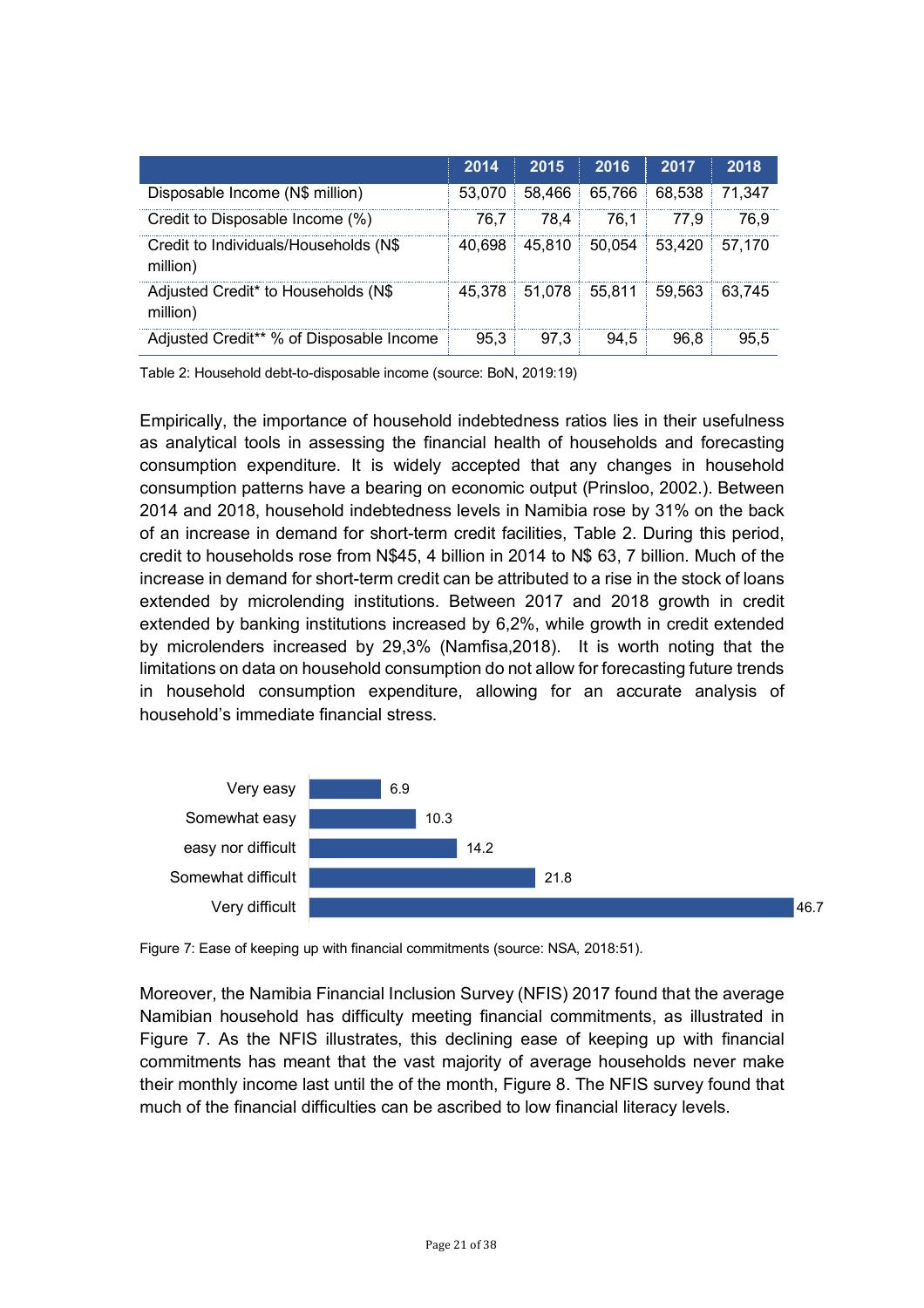

Figure 8: Making income last till next salary payment (source: NSA, 2018:51).

#### **4.5. Findings and policy implications**

Rising indebtedness is a concerning indicator given the wider impact it has both at a household and macro-level. Rising household indebtedness increases household vulnerability to various shocks in the economy. A policy consequence of rising levels of household indebtedness, flagged consistently by regulators is the link between increased indebtedness and macroeconomic stability. The concern is premised on the notion that indebtedness hampers consumption over economic cycles, potentially amplifying recessionary pressures over the long term.

Regulators have also long raised concerns about the role predatory lending practices play in exacerbating indebtedness. This is especially true when examining the microfinance sector, were unscrupulous microlending practices in some instances have created a worrying cycle of household over-indebtedness, especially among the low-income segment. The view is that credit extended by microlenders has aggravated household financial vulnerability, given the higher interest rates charged by microlender compared to commercial banking institutions.

The regulatory concerns around rising levels of household indebtedness is supported by empirical research that suggests that households in Namibia and the greater Southern African region are becoming increasingly sensitive to shocks to their income (Ssebagala, 2016; Gathergood, 2012). While this is true, it is also important to not generalise, given the different types of households and their ability to respond to shock. This is an important distinction to make, given that debt profiles or the extent of indebtedness varies and can be measured against a variety of factors such as gender, material and social needs, marital status, standard of living, education levels, existing indebtedness and disposable income, as well as ability to respond to risk events.

### **5. Microfinance sector**

Microfinance has played a significant role in expanding access to credit and unlocking the productive capacity of people who had little access to financial services. This growth in microfinance was partially underpinned by economic perspectives and linked to "productive inefficiencies to credit market failure". More broadly, microfinance is seen a new mode of development intervention, especially for financial market development in developing economies. As a developmental tool, proponents of microfinance argue that its social impact lies in its linkage to poverty alleviation, particularly the ability to provide access to financial services to poor and low-income households, who ordinarily might not have access to credit from commercial banks. It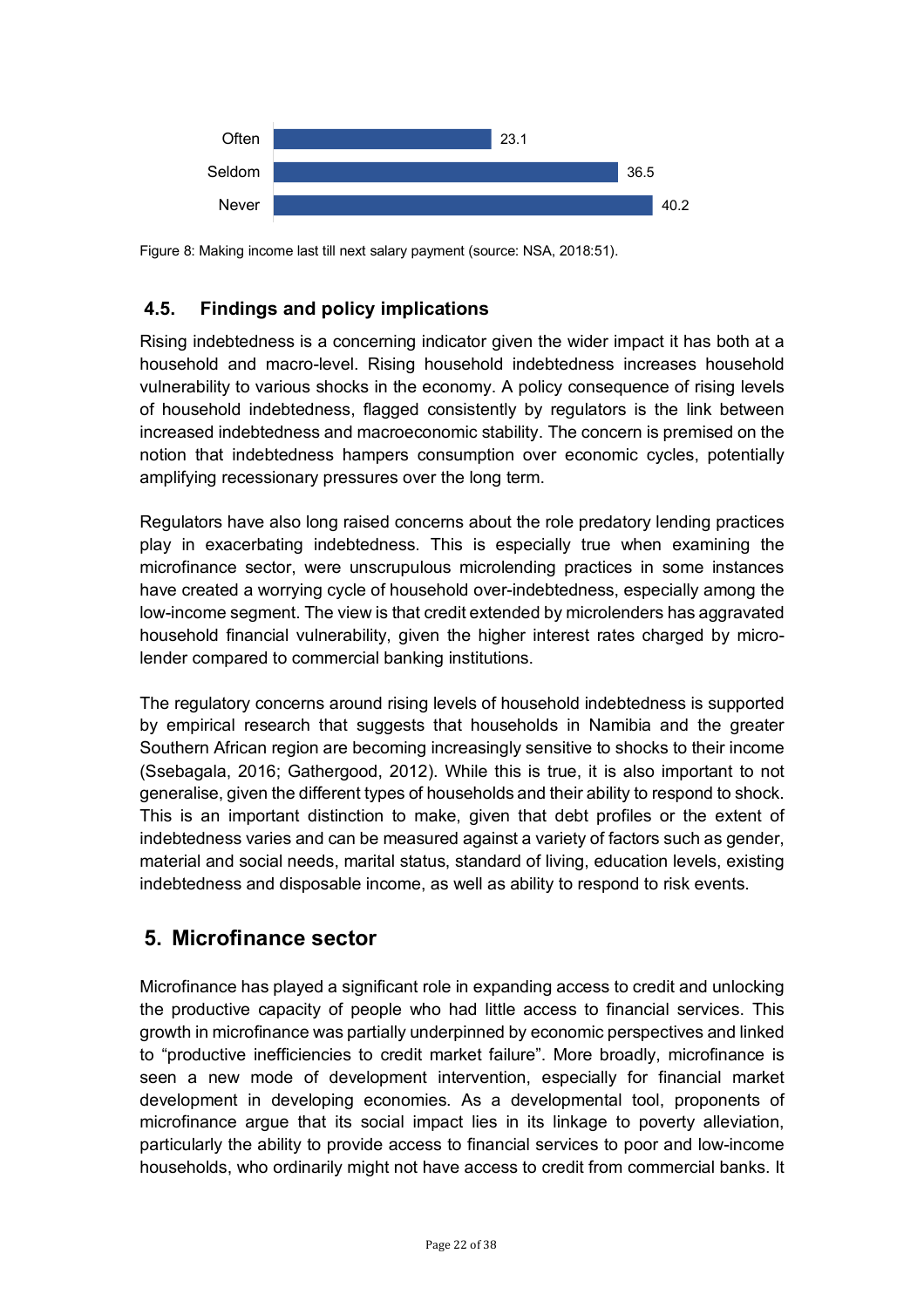is important to note that microfinance is context dependent. In other words, it may provide invaluable opportunities for low-income households in certain circumstances but create debt traps in others.

Despite evidence on the usefulness of microfinance as a financial service easily accessible by poor people, according to (Cull & Morduch, 2017; Mossman, 2015) there is an overwhelming consensus arguing that the industry cannot be viewed as a transformative social and economic intervention. Most quantitative studies into microfinance have provided little evidence to support the notion that microfinance has done much to significantly reduce poverty<sup>3</sup>. Others argue that the microfinance industry is increasingly exploiting consumers and over-indebting poor and financial illiterate consumers in their drive for profit. While others argue for guarded optimism, based on the broader understanding of the role microfinance plays in notions like financial inclusion and credit market deepening, and in the provision of financial services to under-served communities. Simply put, this takes the view that microfinance is not exclusively concerned with fuelling household consumption or welfare. Instead, microfinance is seen as enhancing the financial liquidity of households. Here, access to microfinance is seen as a smoothing tool during times of economic stress. From a customer's perspective, microfinance can be viewed as a lifeline for basic household finance, which otherwise wouldn't be possible from commercial banks.

This study considers the arguments advanced on microfinance, looking at both the socio-economic impact on households and the complexities inherent in the drive for profitability from institutions that serve low-income households. Exploring the heterogeneity of both impact and profit of microfinance institutions is appealing, given the context of microfinance institutions operating in spaces were households remain under-served from a financial inclusion and financial literacy perspective. A distinction is made in this study that microfinance is akin to consumer finance (e.g., Cull & Morduch, 2017), as such "access to microfinance is not always benign". The saturation in the microfinance industry has seen an increase in borrowing to fund liquidity needs. Through this prism it becomes easy to understand the rise in debt problems amid sustained demand for credit<sup>4</sup>.

#### **5.1 Overview of the Microlending industry in Namibia**

-

The growth of the microlending sector in Namibia has played a significant role in expanding the provision of financial services, aiding the increasing levels of financial inclusion in the country. Although vastly improved, the challenges experienced in terms of expanding the levels of financial inclusion in Namibia can be partially understood in light of the country's low population density. The sparse population poses challenges

<sup>&</sup>lt;sup>3</sup> Banarjee et al. (2015) have illustrated that the evidentiary base for supporting the notion that microfinance helps in poverty alleviation is quite thin. They go on to add that when applying various theories to empirical evidence, especially theories on poverty traps, credit market competition and behavioural decision making, suggests that access to credit, or the expansion of access to credit to poor people is not necessarily all positive. Most studies, they argue, have not disentangle causation from correlation.

<sup>4</sup> In highlighting the causes of over-indebtedness, the role played by microlenders and external influences, Schick (2013) provides a framework of challenging many of the misconceptions in the microfinance industry. These include "the undesirability of consumption loans, as well as the benefits of competition" etc. Schick (2013) also posits towards an analysis that recognised the hand that borrowers have in their own over-indebtedness.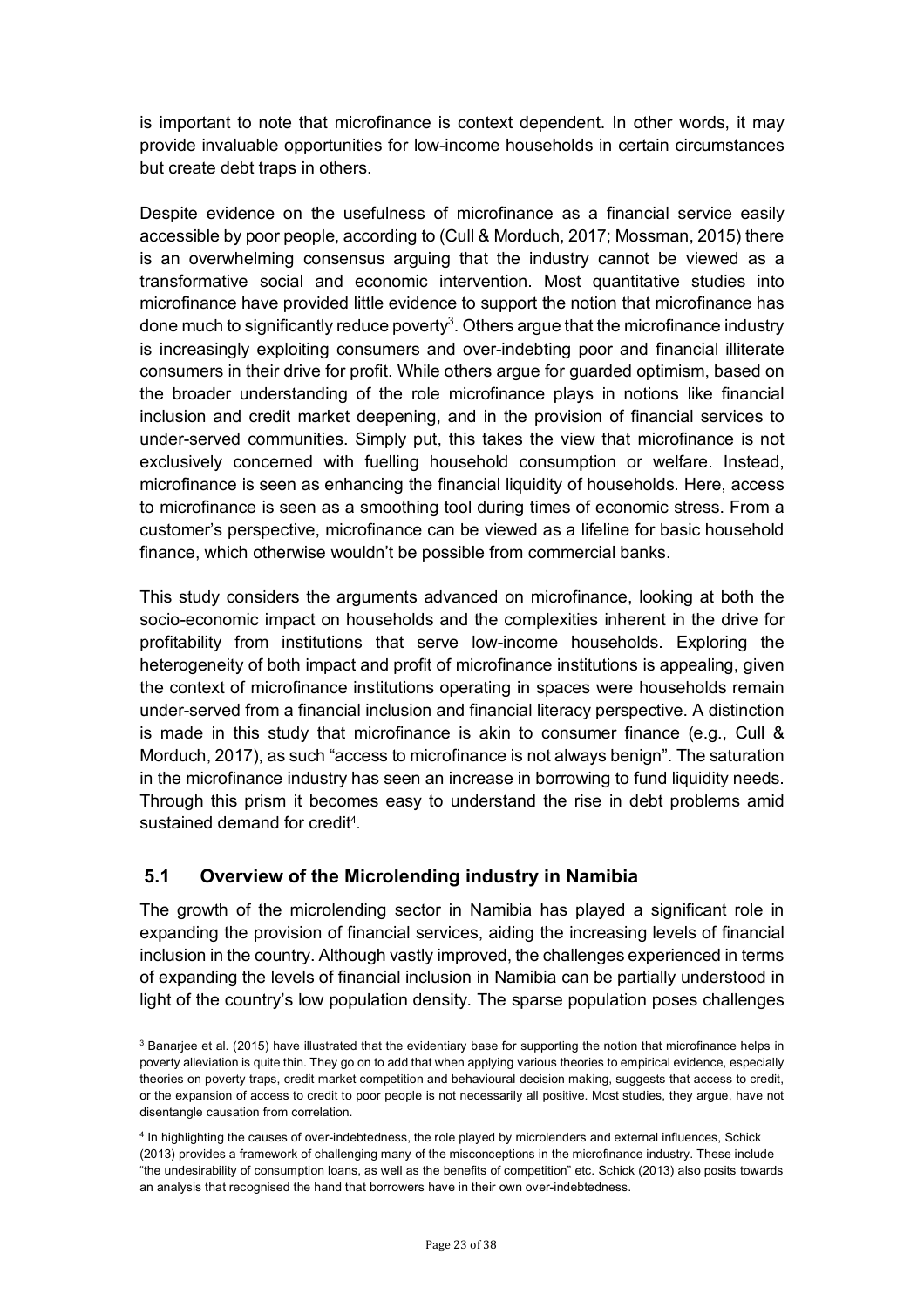in terms of the provision of financial services in a cost-effective manner to marginal consumers outside of the main urban centres. Given the concentration of financial services in mostly urban centres, there was/is a marked gap in the delivery of those services to sparsely populated rural areas. The Microfinance industry has been able to plug this gap and provide financial services in a cost-effective manner to both rural and urban centres. As such the activities of microlenders and the services and products they offer have a bearing on household welfare and the regulatory environment.

Microfinance is described as any type of financial intermediation service provided predominately to low-income households and enterprises. Financial intermediation services can include loans, credit fund transfers, insurance etc. For this study, focus will be on the provision of loans by microfinance institutions to households, or what is termed microlending.

Microfinance in Namibia is mostly characterised by consumer lending and is widely known as microlending. Microfinance in most economies, and economic literature, refers to lending of a developmental nature, while in Namibia microfinance is confined to the consumer micro-credit market, due to the lack of diversification in the microcredit products offered. In terms of registration, Namibia Financial Institutions Supervisory Authority (NAMFISA) also does not distinguish between "consumer lending and micro-lending for developmental purposes such as education, housing, agriculture or microenterprise" (FinMark, 2011).

The Microlending Act of 2018 defines microlending as the "loans to borrowers in terms of microlending transactions", that's to say loans not exceeding the amount of N\$100 000, with the repayment period of the principal debt, together with the finance charges, whether in instalments or otherwise, not exceeding 60 months. Although the Act sets the thresholds for loan amount and repayment period at N\$100,000 and 60 months respectively, Section 1(2) affords the Minister of Finance power to amend, "by notice in the Gazette", "the maximum loan amount and maximum repayment period which a loan transaction may not exceed in order to qualify as a microlending transaction" Republic of Namibia (2018).

In Namibia, like in most economies, regulations and supervision are crucial to the stability and functioning of a financial system, impacting on the development and growth of financial services and products. However, the impact of these regulations and supervision differs across institutional types. Namibia differentiates between the regulation and the supervision of banking sector and non-banking financial institutions. Banking sector is supervised and regulated by the Bank of Namibia (BoN), while the regulation and supervision of non-banking financial institutions, including microlenders, fall under the auspices of NAMFISA. In terms of supervision and regulation, both BoN and NAMFISA distinguish between prudential and non-prudential regulation or supervision. Prudential regulation or supervision, as the BoN explains "governs the financial soundness of licensed financial intermediaries, in order to prevent financialsystem instability and losses to small, unsophisticated depositors"<sup>5</sup>. Prudential

-

<sup>5</sup> Remarks attributed to Ipumbu Shiimi, Governor of the Bank of Namibia at the official opening of FIDES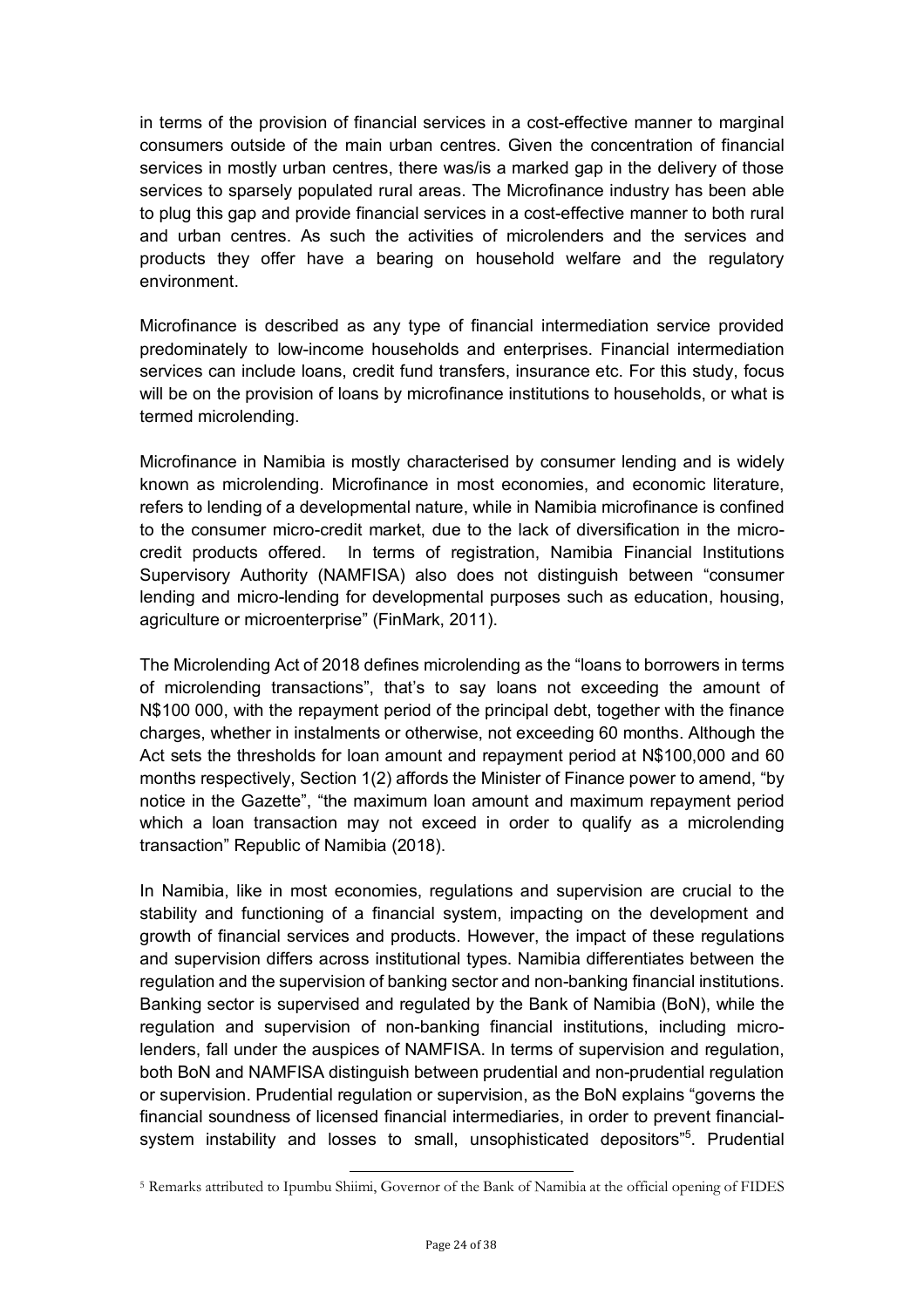supervision and regulations are in place to protect the stability of the financial system.

Prior to the introduction of the Microlending Act of 2018, which came into effect on 18 October 2018, there were no specific regulatory frameworks regulating microfinance activities in Namibia. The Microfinance activities, specifically microlending, were regulated through the provisions of the Usury Act of 1968 and the Exemption Notices issued thereunder, Notices Nos. 189 and 196 of 25 August 2004. Under Section 15(a) of the Usury Act, provision was made for Exemption Notices to be issued by the Minister of Finance, detailing the duties and obligations of microlenders. These exemptions, which could be revoked or amended as the Minister saw fit, exempted "certain categories of money lending transactions, credit transactions or leasing transactions from any or all of the provisions of the Usury Act" Republic of Namibia (1968). In addition, there was no legal obligation for micro-lenders to register with NAMFISA and thus be subject to the limits set out in the Usury Act. In the absence of legal obligation and a regulatory framework, many microlenders who operated outside the limit were usually the same lenders with predatory and unscrupulous lending practices, leaving consumers with little to no legal recourse for complaints.

The absence of significant regulatory frameworks governing the activities of microlenders ensured that the establishment of standards and the enforcing of compliance provisions were hindered, undermining the sustainability of the industry. Importantly, the lack of regulatory standards that protected customers put borrowers at risk of unscrupulous and predatory lending practises, exposing borrowers to overindebtedness.

Given the nature of microlending in Namibia, it is likely that most microlending consumers tend to be the financially vulnerable, and in some instances with low levels of financially literacy. Some microlenders have been accused of exploiting this vulnerability by retaining their bank cards and PIN codes<sup>6</sup>. Although many microlenders, in particular payday lenders, maintained that bank cards were retained solely for the purpose of recovering loan repayment, this practice posed significant risks for consumers – that their bank cards might be used for nefarious purposes. In addition, consumers were also obliged by some microlenders to sign blank or incomplete documents, including the acknowledgments of debt, consents to judgment, waivers of borrowers' legal rights and agreements to consent to the attachment of borrowers' property without a court order. These perceptions have been central in the debates around tighter regulations for microlenders.

The fundamental shortcomings in regulations resulted in the formation of perceptions of unscrupulous lending practices by microlenders, which have persisted despite the regulatory reforms initiated.

l Bank's Katutura branch, Windhoek, 24 October 2013 (source: Brouwers, et al, 2014).

<sup>6</sup> The Microlending Act, 2018 (Act No. 7 of 2018, which came into effect in October 2018, was intended to prevent malpractices by microlenders, prohibiting practices such as the "retention of the bank cards and PINs of borrowers, signing of blank or incomplete documents (inclusive of acknowledgments of debt, consents to judgment, waivers of borrowers' legal rights and agreements to consent to the attachment of borrowers' property without a court order)", remarks attributed to Victoria Muranda, NAMFISA's Manager for Corporate Communication.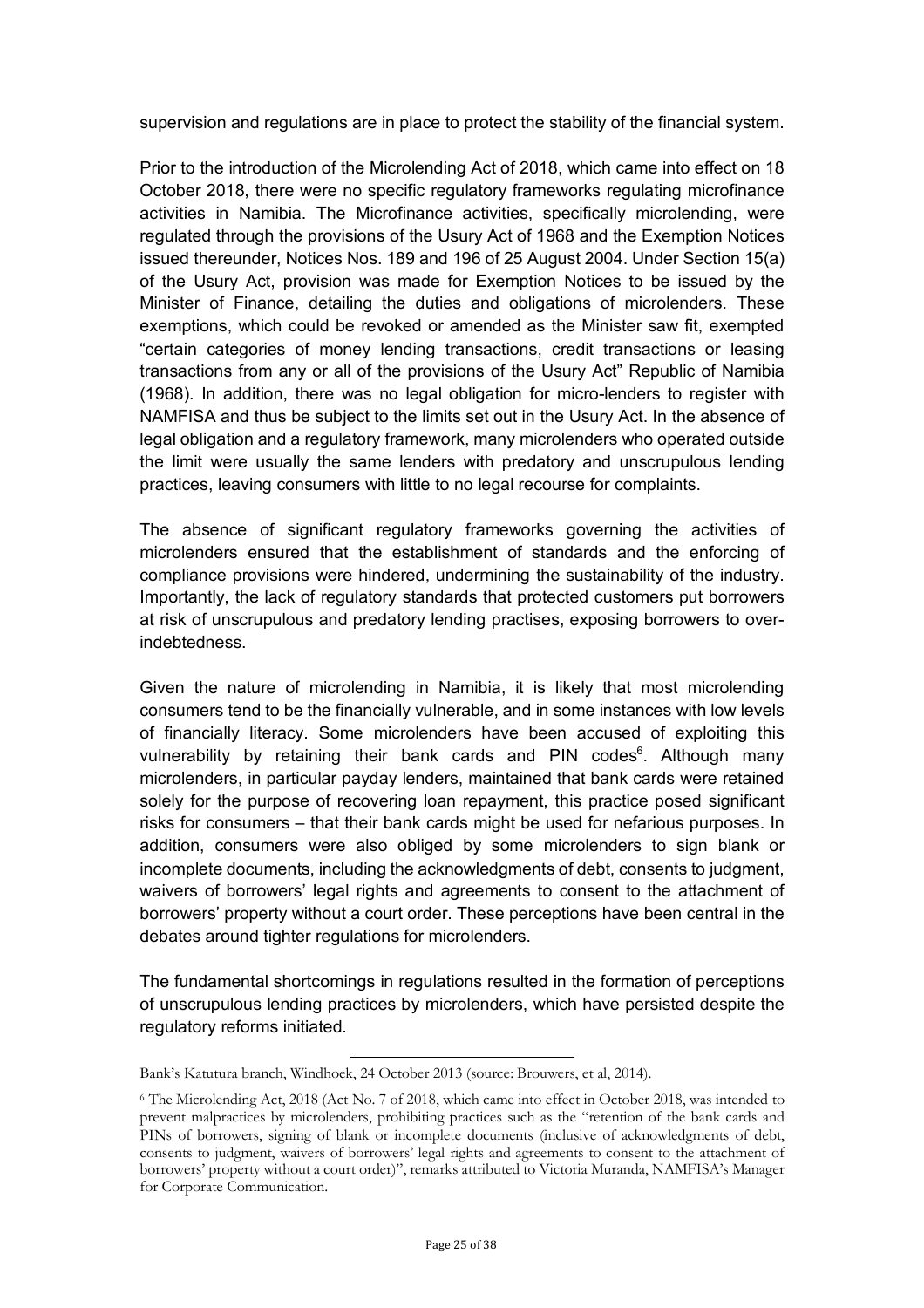In introducing tighter regulations and standards of market conduct and compliance for microlenders, the Microlending Act focusses on the protection of consumers from predatory lending practises by curtailing the unscrupulous practices persistent in the microlending industry, and the impact on borrowers. The Microlending Act prescribes obligations on microlenders prohibiting practices that are detrimental to borrowers, while also promoting responsible borrowing and fostering financial inclusion. Specifically, Section 23(1) prohibits microlenders from signing blank or incomplete documents, as well as prohibiting any collection method that retains "any bank cards or personal information such as pin codes or original identification documents". The Act also outlines mechanisms designed to promote responsible lending and borrowing, by stipulating that no loans can be extend without an affordability assessment of the loan application clearly demonstrating the ability of the loan applicant to service the loan having regard to all his or her existing obligation.

Under the Microlending Act, microlenders are now legally obligated to register with NAMFISA and comply with the provisions set out in the Act. In addition, registration as a microlender with NAMFISA is also subject to annual renewal, providing NAMFISA with powers to enforce compliance. With the authority to regulate and supervise market conduct, the Act also provides NAMFISA the authority to cancel the registration of any microlender found to be non-compliant.

#### **5.2. Namibia's microfinance market**

Due to the limited level of diversification in the microfinance industry in Namibia and restriction on taking deposits, the industry consists mostly of consumer microlending and largely serve the formally employed (Brouwers, et al, 2014). The micro-loan products offered in the micro-credit market can be classified into two standard offering by lenders registered with NAMFISA, namely:

- Payday loans: are 30 day or short-term loans secured through future earnings (collateral) extended to salaried individuals as a type of bridging facility between salary payments and due at the next salary payment, i.e. the next pay day.
- Term loans: are loans of up to N\$100,000 with a maximum repayment period of 60 months, also extended to salaried individuals for general use and repaid largely through payroll deductions.

Micro-credit lenders consist primarily of payday and term loans, solidarity group lending and micro-enterprise loans lending products (prevalent in the northern regions) also make up a share of the micro-credit market, although they make up an insignificant portion of the total market.

In terms of perceptions about predatory lending practices, it is important to make a distinction between payday and term lenders. While most term lenders have a deductions code from the Ministry of Finance (MoF) to facilitate lending to government employees with payment through payroll, many payday lenders do not. It is important to note that the granting of deduction codes is open to all financial service providers who comply with requirements outlined by MoF in the MoF Guidelines. The regulations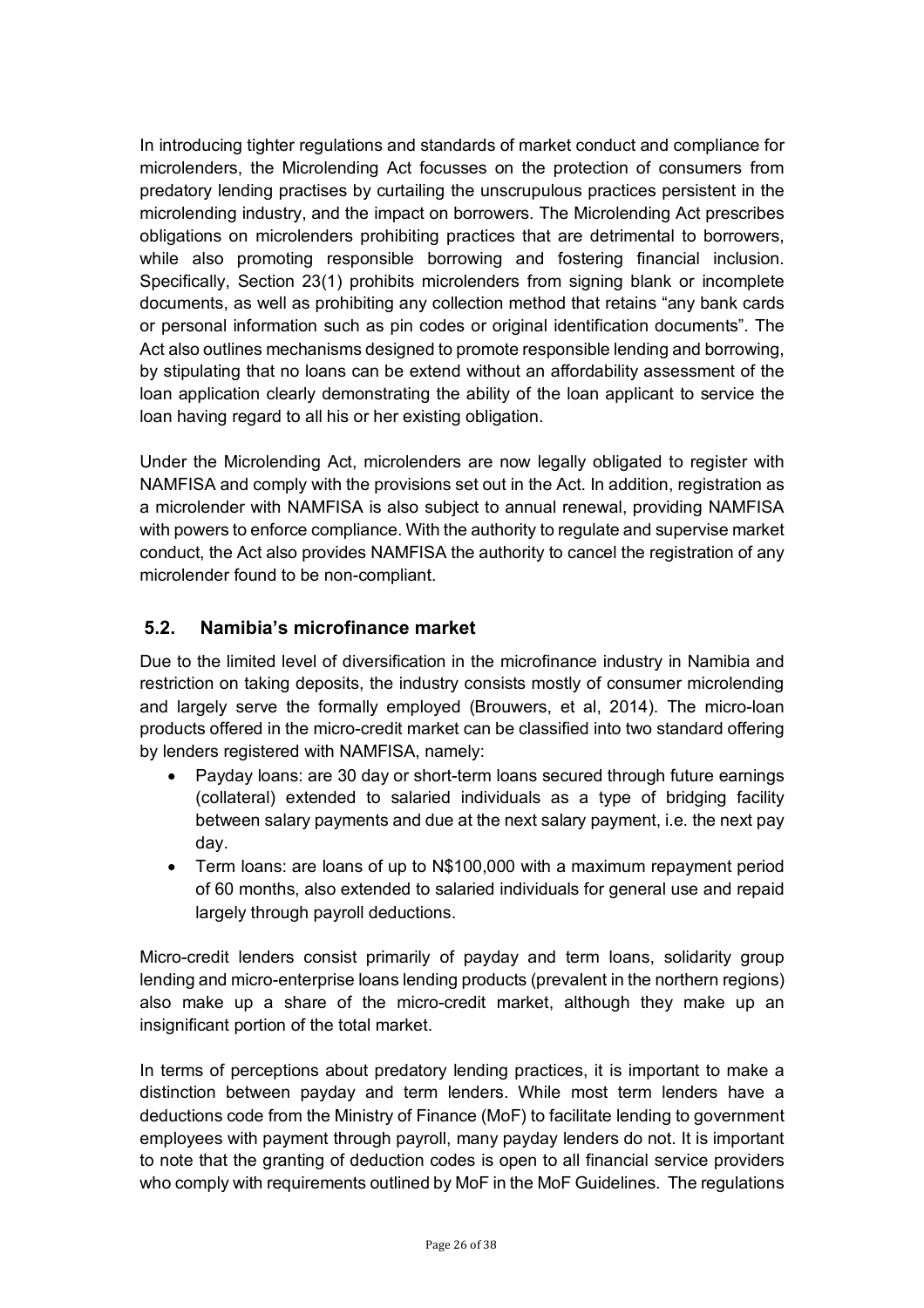around restricting the retention and use of card and pin as repayment method that were introduced in the Microlending Act was an attempt to stem unscrupulous lending practises by some payday lenders. It is these and other perceptions of unscrupulous lending practices associated with some lenders in the microlending market that have led to call for the creation of a dedicated association of term lenders to distance term lenders from these perceptions.

## **6. Understanding payroll deductions**

Despite the widespread application of payroll deductions in Namibia, the concept of payroll deductions is one that is still laced with much definitional ambiguity. The readily accepted definition of payroll deduction is "any amount withheld by an employer from an employees' salary" South African Reserve Bank (SARB) (2019:6), with deductions being either mandatory or voluntary. Mandatory deductions are deductions authorised through "statute, court order, collective agreement, or arbitration award", and typically include income tax deductions, social security contributions, judicial debt collections; or collective agreements. Voluntary deductions are any discretionary deductions other than those prescribed through statute, collective agreement deduction or court order. The most common are contributions towards pensions and benefit funds, union and association fees or levies, and may also include "insurance contributions, authorised wage assignments", "unsecured loans, housing loan repayments and other savings deductions" SARB (2019:7). Table 3 provides a definitional outline of the types of payroll deductions.

| <b>Type of deduction</b>       | <b>Description</b>                                                                                                                                                                                                                                                                                                   |
|--------------------------------|----------------------------------------------------------------------------------------------------------------------------------------------------------------------------------------------------------------------------------------------------------------------------------------------------------------------|
| <b>Mandatory</b><br>deductions | Deductions authorised through "statute, court order,<br>collective agreement, or arbitration award", which include:                                                                                                                                                                                                  |
|                                | Income tax payment or 'Pay As You Earn' (P.A.Y.E),<br>a)<br>as stipulated in the Income Tax Act 24 of 1981 and<br>amended by the Income Tax Amendment Act 4 of<br>2013;                                                                                                                                              |
|                                | b) Contributions to Social Security as determined by the<br>Labour Act 11 of 2007;                                                                                                                                                                                                                                   |
|                                | Court ordered judicial debt collection, including<br>C)<br>"garnishee order and administration orders" otherwise<br>commonly known as emolument attachment orders<br>(EAOs); and                                                                                                                                     |
|                                | d) Written agreements pertaining to terms and<br>conditions laid out in employment contracts or any<br>"other matter of mutual interest concluded by one or<br>more registered trade union; or one or more<br>employer; or one or more registered employers'<br>organisation", also known as a collective agreement; |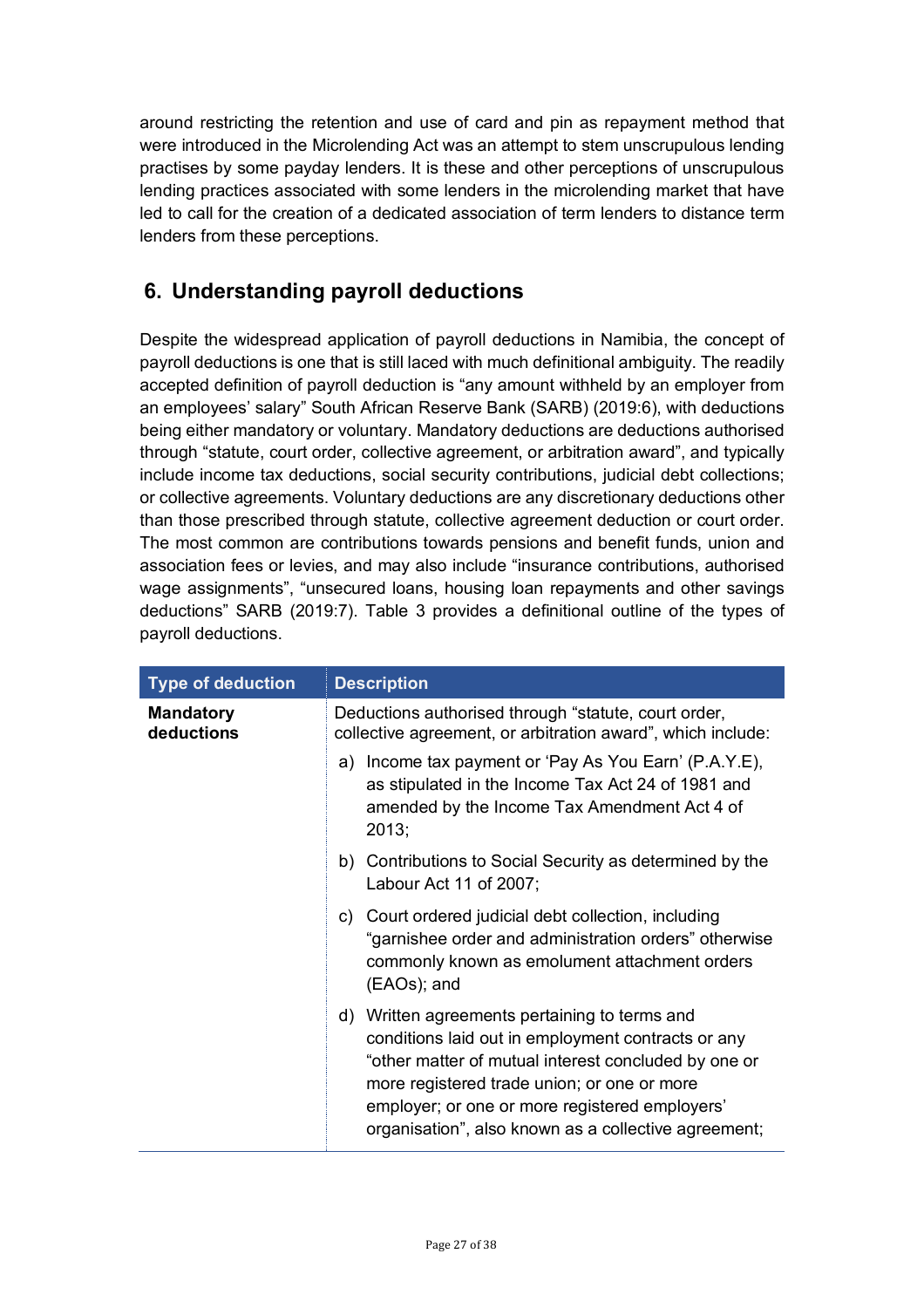|                                | Deductions payments in terms of any arbitration<br>e)<br>awards awarded under the Labour Act 11 of 2007.<br>f)<br>Section 12(4) of the Labour Act prohibits employers'<br>from deducting any amounts from employees' salaries<br>unless those deductions are "specified in the law,<br>court order, arbitration award or agreement".                                                      |
|--------------------------------|-------------------------------------------------------------------------------------------------------------------------------------------------------------------------------------------------------------------------------------------------------------------------------------------------------------------------------------------------------------------------------------------|
| <b>Voluntary</b><br>deductions | "Any discretionary deductions other than those prescribed<br>through statute, collective agreement deduction or court<br>order", most typical of these deductions are:<br>a) Deductions relating to "pension or provident fund<br>contributions, medical aid premiums, trade union<br>subscriptions or levies, unsecured loans, housing loan<br>repayments and other savings deductions"; |
|                                | b) Section 12(2)(ii) of the Labour Act specifically<br>prohibits employers' from deducting any amounts<br>from employees' salaries unless those deductions are<br>agreed upon "in writing and concerns a payment<br>contemplated" "in respect of a debt specified in the<br>agreement".                                                                                                   |

Table 3: Types of payroll deductions (Source: SARB; Labour Act)

#### **6.1 Policy and regulatory frameworks**

The legal provisions for payroll deductions are outlined in Section 12 of the Labour Act of 2007 and the provisions for deductions from government payroll is stipulated in the MoF draft guidelines on payroll deduction codes and regulated in terms of the State Finance Act 31 of 1991 and Treasury Instructions. Additionally, Section 12 of the Labour Act 11 of 2007 also sets out the condition that need to be in place for payroll deductions to take hold. Payroll deductions can only be made if there is "a written agreement with the employee, legislation or a court" Republic of Namibia (2007:x). Put differently, deductions can be made from employees' payroll only if agreed upon in writing, or through collective agreement, or "if the employer is legally obliged to do so" (Albertyn, 2016).

Section 12(3) of the Labour Act goes on to lists the legal deductions that can be made from an employee's salary, namely:

- Income tax deducted and paid over to the Receiver of Revenue.
- Subscription fees or levies for union membership signed by employee and paid over to registered union;
- If stipulated in employment contract, medical aid and retirement fund contributions, paid over to the respective fund;
- Deductions agreed upon in a written agreement with the employee to repay debt, e.g. a loan advanced by the employer; goods sold by the employer etc.;
- rent in respect of accommodation supplied by the employer;

In addition, deductions from the payroll can also be made in terms of any garnishee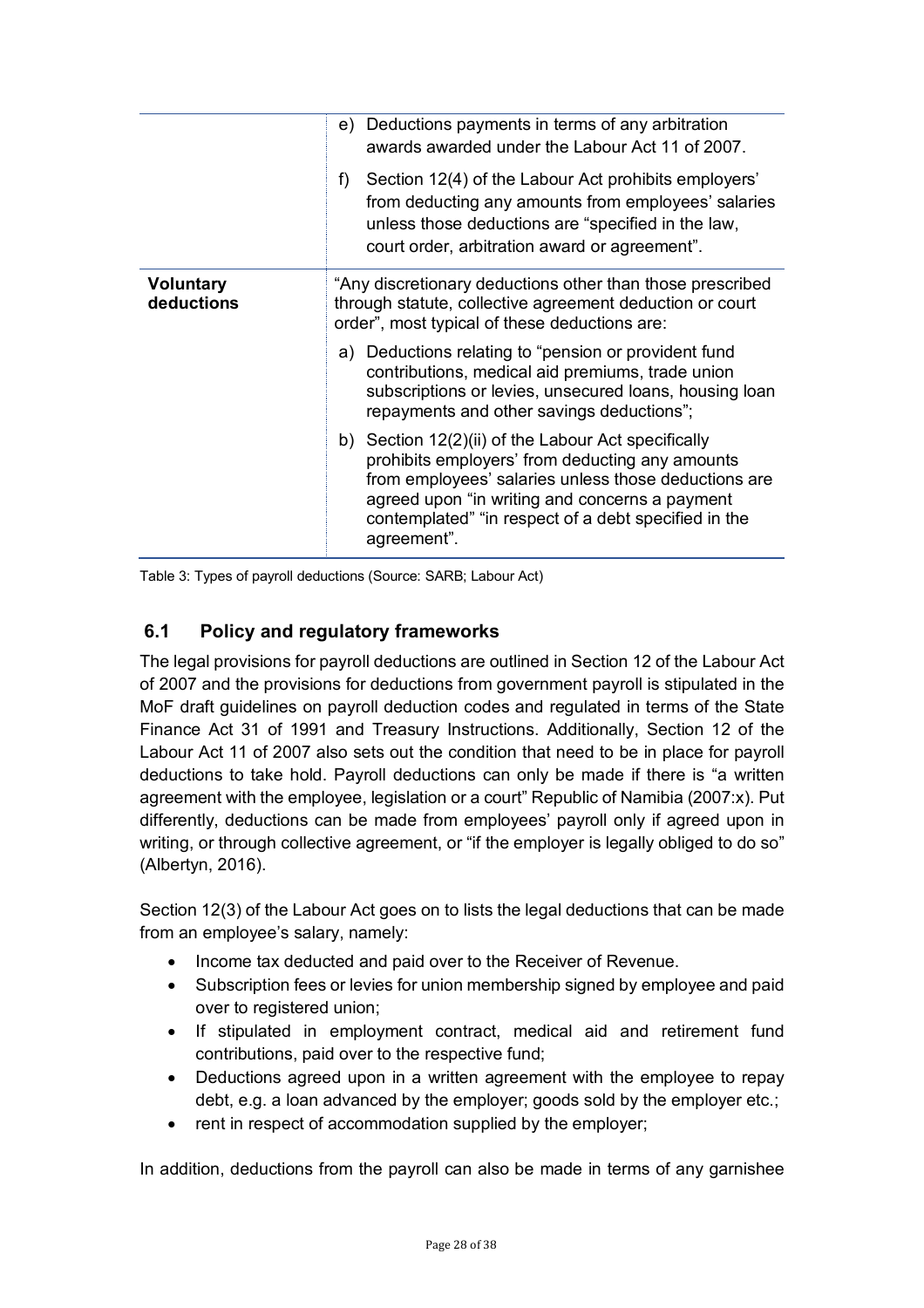orders against an employee. While the Labour Act does not explicitly stipulate it, Section 12(2) provides the mechanism for deductions in terms of any garnishee orders, however, deductions made cannot exceed a third of an employee's salary/ remuneration at a time.

While Section 12 of the Labour Act *deals* with the legal conditions for payroll deductions, the draft MoF Guidelines on Payroll Deductions Codes, though not formally approved "set the terms and conditions applicable to participants to the payroll deduction system; set limits to payroll deductions; and determines the procedures for application" for government employees (Republic of Namibia, 2015).

Additionally, the draft MoF's guidelines also *stipulate* the order of priority before any discretionary deduction may be processed. According to section 8.2 discretionary deductions can only be processed once the following mandatory deductions are processed:

- (a) state deductions;
- (b) statutory deductions; and
- (c) collective agreement deductions.

Discretionary deductions can only be considered "provided that the payroll deduction limit is not exceeded". The 2015 draft MoF guidelines on Payroll Deductions Codes sets the limit as the greater of 35% of basic salary or the minimum post deduction salary "shall not be less than N\$ 1,200 per month. However, these guidelines have not been formally adopted and the 2003 affordability rules are still effective, which prescribes "a minimum take-home pay per employee, which will be the higher of N\$750.00 or (35% of (Basic Salary + Recurring Allowances))". The Guidelines also provide the Permanent Secretary discretion in reviewing this limit.

#### **6.2. Payroll Deductions in Namibia**

In Namibia, the Ministry of Finance is responsible for the granting of stop order deduction facilities to third party institutions for discretionary payroll deductions for government employees. These third-party institutions are awarded 'deductions codes' for a particular financial product, authorising access through a deduction line item within the government's payroll system. Simply put, a deduction code is a payroll deduction with a payment system arrangement similar to that of medical aid payments that are made via a payroll deduction.

Discretionary deductions via deduction codes are administered through the Payroll Deduction Management System (PDMS). The PDMS was implemented in 2003 and administered by APS as a real time system with the view of enhancing the efficiency of government's payroll and serving as a control measure on non-statutory or voluntary deductions. In other words, the PDMS facilitates certain discretionary third-party deductions from the salaries of government employees in Namibia. In addition, the PDMS also creates a centralised control function for government payroll and ensuring sufficient take-home salaries for government employees.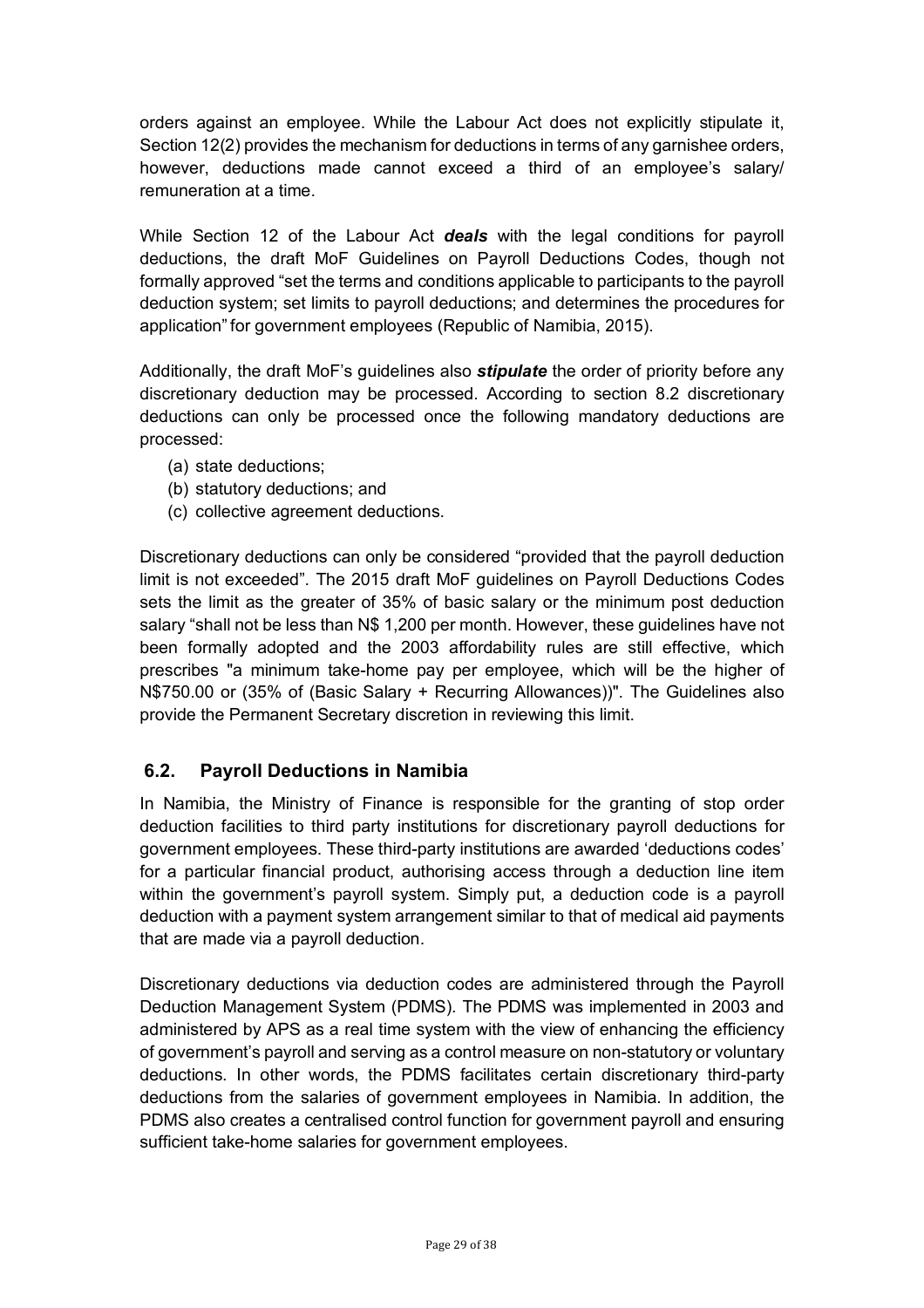#### **6.3. Payroll Deductions Management System**

In practice the PDMS works as follows; MoF prepares the monthly payroll for all government employees and once completed, the payroll data is sent to APS, who, through the PDMS, maintains the central database of all monthly third-party voluntary deductions. On receipt of payroll data from MoF, APS processes the monthly discretionary deductions for all employees included in the pay-run. The deductions processed include:

- Insurance products (including long-term (life) insurance; short-term insurance; funeral cover; medical insurance; group life insurance; legal protection policies; etc.)
- Micro-lending products
- Educational loans
- Home loans (issued as part of the MoF Home Owners Scheme For Staff Members)
- Union subscription fees

Once processing through the PDMS is complete the output files (list of deductions and list of new net salaries) are sent to MoF. The list of deductions is imported into the payroll system and the new net salaries are then checked against the net salaries provided by APS.

Prior to the introduction of the PDMS, MoF was responsible for granting and processing third-party deductions, as stipulated in the State Finance Act and Treasury Instructions, on a processing system developed in the late 1970s. The outdated system lacked control measures to detect deductions that could result in overcommitments that ultimately led to zero salaries in some instances. The lack of control measures also meant that no affordability checks were conducted which would limit the number of transactions that would result in zero take-home salaries. Additionally, the rise in micro-lending increased demands on MoF to extend deduction facilities to a greater number of financial service providers. The limitations on the system proved unsustainable and necessitated the introduction of a new real time system to effectively handle deduction on the payroll (Anon, 2003). In addition to addressing specific issues around inefficiencies in the processing system, the PDMS also sought to improve control of the sources of deductions and detect possible exploitation of workers.

The uniqueness of the PDMS lies in its ability to provide, in real time, an automated and electronic interface between the government payroll and finance service providers, administering all discretionary deductions of government employees. In other words, the PDMS processes all applications for financial services of government employees by validating the serviceability of those services against existing net salary of the employees. This is an important feature of the PDMS, because it provides an embedded affordability assessment tool which pre-checks deduction before they are made to ensure compliance with rules set out by MoF, in order to ensure employees are left with sufficient take-home pay after all deductions. This also eliminates the zero or negative salary payments that were experienced in the past (Anon, 2007).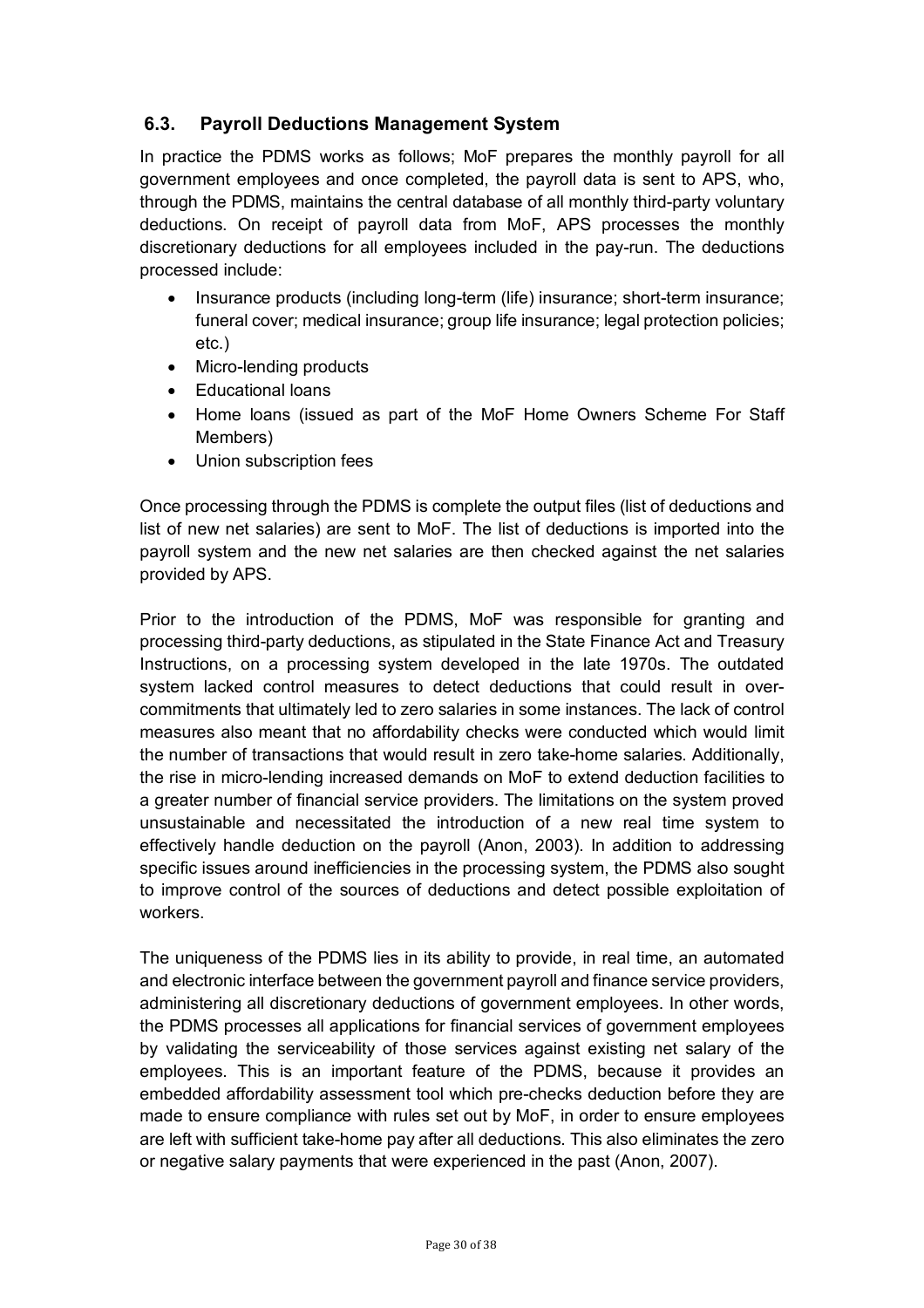The centralised control feature of the PDMS also serves as an affordability check that guards against over-indebtedness. The affordability check can be performed live on the PDMS before any policy or loan is granted. Before a micro-loan or policy is approved, the employee's staff number and instalment amount are entered into the system, which them prompts the system to calculate whether the proposed new instalment is within the limitations set by the MoF. The affordability criteria follows the limits to payroll deduction outlined in the MoF's Guideline Document for Payroll Deduction Code, which states that the minimum post deduction salary at the end of the month should be the greater of 35% of basic salary or an amount of N\$ 750 per month (MoF, 2003). If the post deduction take-home salary is less than this limitation the loan or policy and accompanying instalment cannot be loaded onto the PDMS.

The PDMS also has an embedded reservation functionality which allows for the reservation of proposed instalment payments due to insurance companies or microlenders after approval of a specific policy or loan. The reservation functionality reserves funds allocated to potential instalment deduction for a period of 45 calendar days for loans and 60 calendar days for other deductions. This reservation allows time for the institution to review and approve the financial product in question and should this period lapse the financial service provider is required to reapply for the deduction. The reservation functionality therefore provides a guarantee of instalment payment to financial services providers during the review and approval process.

### **6.4. Benefits of payroll deductions**

Similar to the Brazilian experiment with payroll lending, the analysis suggests that the collateralisation of future earnings contributes to an increase in credit extension. In this regard, it is not implausible to speculate that payroll deductions have a strong positive aggregate impact on credit deepening. Suggesting that any regulations around payroll deductions should strengthens the collateral base of borrowers, which has a major impact on credit deepening. Consequently, the strengthening of collateral through payroll deductions also increases the ability of lenders to underwrite loans and by extension improve access to credit (Coelho, et al., 2010). Thus, from a policy and regulatory perspective, payroll lending is a relevant tool for financial market development.

#### **6.5. Concerns pertaining to discretionary or voluntary payroll deductions**

Given the ambiguity in the broad application of payroll deductions, there has unsurprisingly been contestation around appropriate regulatory frameworks. In their consultation paper on regulatory proposals on payroll deductions, the South African Reserve Bank (SARB) argued that the malleability in regulations relating to payroll deductions runs the risk of creating a 'closed-loop payment system' where 'preferential treatment' is given to 'payment instructions' deducted from the payroll system (SARB, 2018).

Although the SARB's concerns around preferential treatment of payment instructions on the payment is similar to sentiments held by BoN and the Payment Association of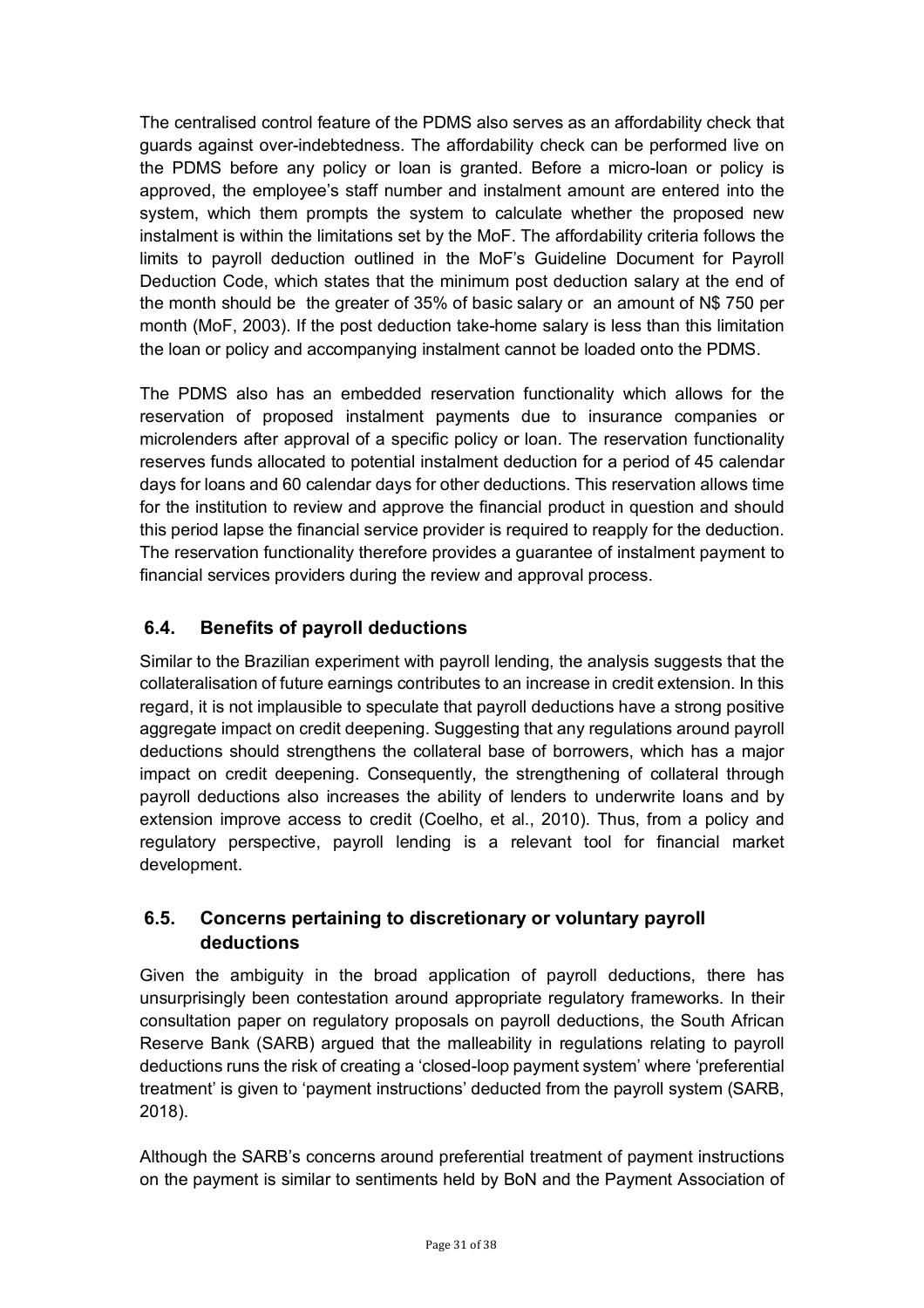Namibia (PAN), it is important to note that the Payment System Management Act 18 of 2003 allows for these types of payments **'if'** prescribed by law. In other words, statutory and discretionary deductions, as prescribed by the Labour Act, which can be viewed as "payment arrangement", are exempt from the rule against preferential treatment and thus not in contradiction of paragraph 8.1.1.0 of the Payment System Determination (PSD-7) under the Payment System Management Act.

This is an important distinction to make given the lack of clear regulatory frameworks for payroll deductions, apart from provisions under Section 12 of the Labour Act and the MoF Guidelines. This lack of regulatory guidance needs to be addressed in order to ensure the efficiency and integrity of payroll deduction systems and also ensure that the National Payment System is not compromised.

## **7. Observations**

#### **7.1 Increase in availability to credit has contributed to the rise in household indebtedness**

The increase in the availability of credit has been one of the contributing factors to the rise in in household indebtedness, in addition to the supply-side factors such as demographic shifts, increases in property prices, especially in urban areas, and risk factors. Increasing cost of living, backgrounded against an increase in access to credit, has meant that households are increasingly supplementing their consumption expenditure with debt. However, while externalities have contributed to the rising levels of household indebtedness, consumer behaviour is the biggest contributor to indebtedness.

#### **7.2. Microlending has been significant in expanding access to credit**

Microlending has played a significant role in expanding access to credit and unlocking the productive capacity of people who had little access to financial services. The growth of the microlending sector in Namibia significantly contributed to the expansion in the provision of financial services, aiding the increasing levels of financial inclusion in the country.

#### **7.3. Microlending Act of 2018 curtailed predatory lending practices**

The fundamental shortcomings in regulations prior to the introduction of the Microlending Act of 2018 resulted in unscrupulous lending practices by many microlenders. In introducing tighter regulations and standards of market conduct and compliance for microlenders, the Microlending Act protects consumers from predatory lending practises by curtailing the unscrupulous practices persistent in the microlending industry. Specifically, the Microlending Act prohibits practices that are detrimental to borrowers, such as the signing of blank or incomplete documents, and prohibits collection method that retains "any bank cards or personal information such as pin codes or original identification documents". It also outlines mechanisms designed to promote responsible lending and borrowing, by stipulating that no loans can be extend without an affordability assessment of the loan application clearly demonstrating the ability of the loan applicant to service the loan having regard to all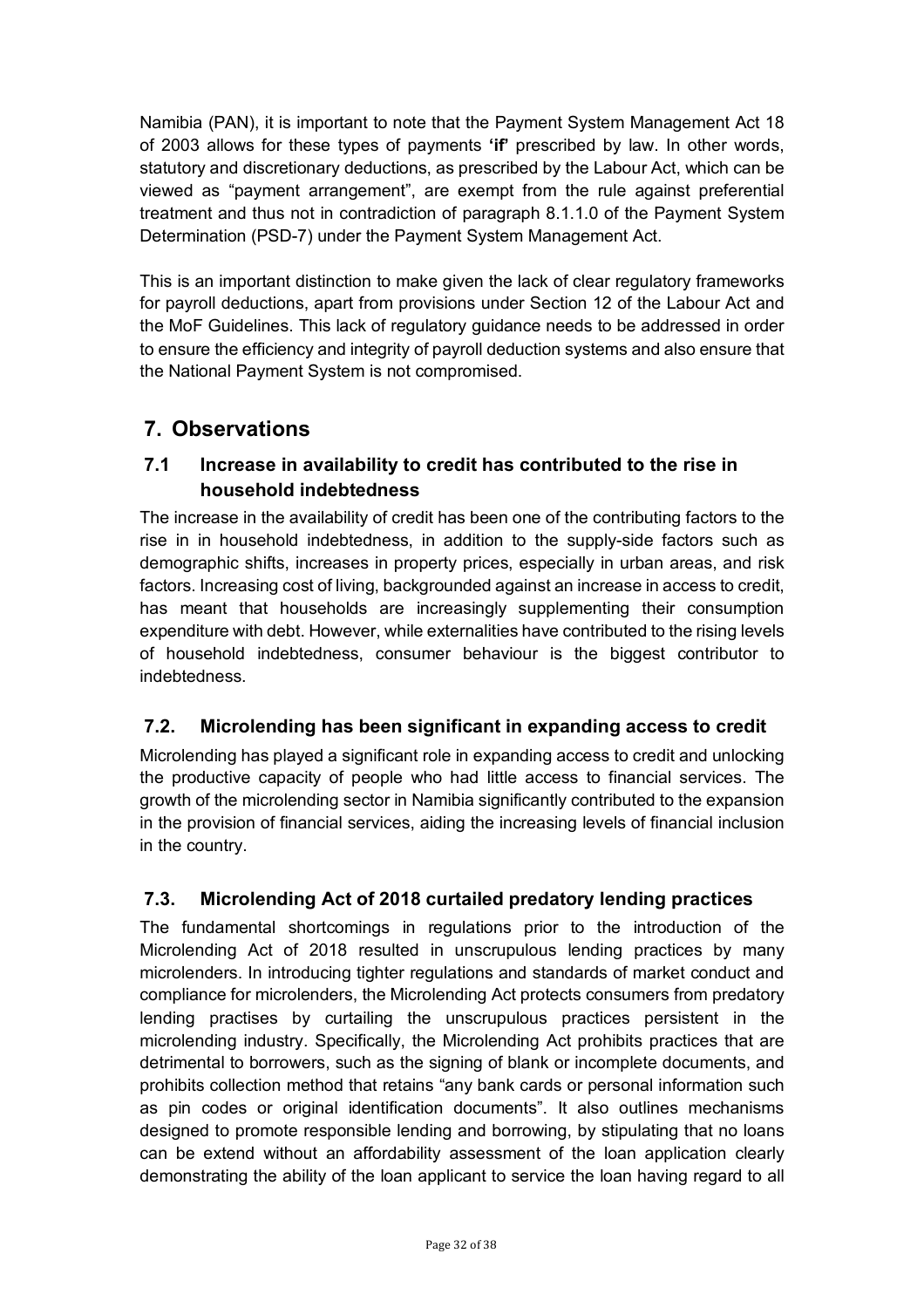his or her existing obligations. A function which is performed in addition to the payroll deduction limitations imposed by the MoF and the Labour Act.

#### **7.4. Collateralisation of future earnings increases access to credit**

The analysis suggests that the collateralisation of future earnings contributed to an increase in personal credit in Brazil. In this regard, it is not implausible to speculate that payroll lending has a strong positive aggregate impact on credit deepening. Suggesting that any regulations around payroll lending strengthens the collateral base of borrowers, which has a major impact on credit deepening. Consequently, the strengthening of collateral through payroll lending also increases the ability of lenders to underwrite loans and by extension improve access to credit (Coelho, et al., 2010).

#### **7.5. Payroll deductions contribute to the process of capital accumulation**

The stability, or predictability of future earning provides a valuable collateral against potential involuntary default. In other words, future earnings serve as guarantor for borrowings. This not only removes any incentive for potential default or overborrowing, but also opens up new credit markets for consumers who have limited to no access to credit from commercial banks, or do not meet their stringent lending requirements, a process that aids in the accumulation of capital.

#### **7.6. Payroll deductions as a personal financial management tool**

The predictability of deductions coming off the payroll provides users with the assurance that financial obligations and commitments will be timeously met, guarding against potential arrears. In addition, payroll deductions are a credible collateral instrument, particularly valuable in providing access to credit for those with limited to no access to credit otherwise.

#### **7.7. Implication for future research**

Although this study does not provide a quantitative analysis of the of the longer-term impact of payroll deductions on credit deepening and economic growth, given the paucity of empirical data, it provides the contextual scope for future research into the dynamics of payroll deductions in Namibia. There exists a need to quantify the impact of payroll deductions in Namibia on broader economic dynamics, especially in relation to demographic and geographical trends, which can be achieved through more rigorous analysis of more extended household datasets, particularly panel data.

## **8. Conclusion**

Understanding the socio- and macro-economic stresses that Namibian households are facing as a result of access to credit, and their temporal dynamics is important in ensuring that policy intervention and recourse adequately and equitably contribute to the easing of those pressures. This study assessed these dynamics and provided an analysis of the role microlending and payroll deductions play in either smoothing or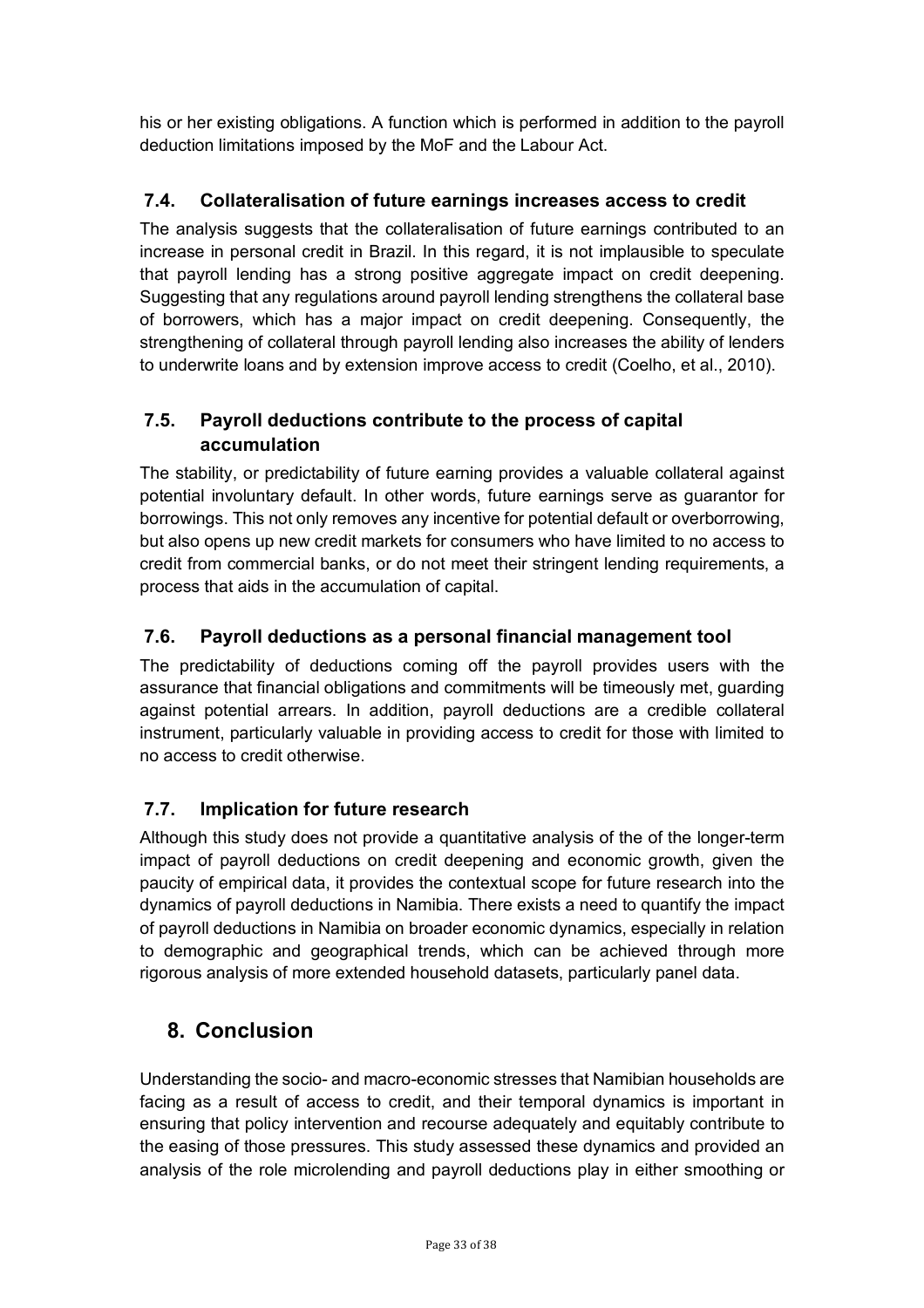exacerbating household indebtedness. This study found that microlending plays a significant role in expanding access to credit and unlocking the productive capacity of people who had little access to financial services.

Moreover, the study also found that payroll deductions strengthens the collateral base of borrowers, which has a major impact on credit deepening. But while these two financial instruments improved the institutional environment that engendered financial deepening in Namibia, there exists a need to improve compliance standard to ensure that consumers are protected and not put at risk of unscrupulous and predatory lending practises. Although this study does not provide a quantitative analysis of the of the longer-term impact of payroll lending on credit deepening and the impact on economic growth, given the paucity of empirical data, the evidence presented does provide an overview of the contribution payroll deductions has had on the creation of a strong domestic credit market.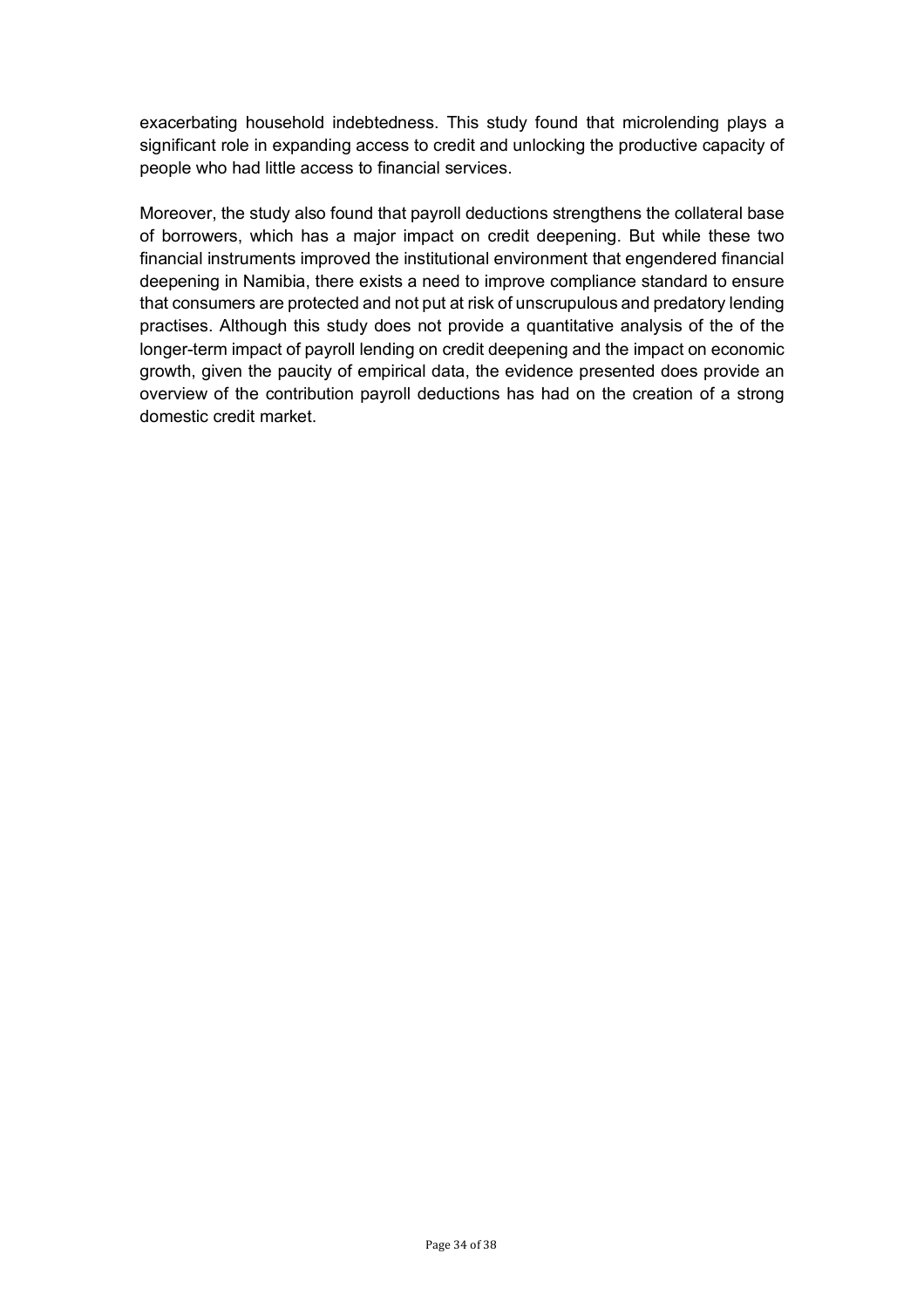## **Bibliography**

Albertyn, W. 2016. Deductions from an employee's salary. LabourMan Consultants. Available at: https://www.labourman.co.za/deductions-from-an-employees-salary/

Banerjee, A., Karlan, D. & Zinman, J. 2015. Six Randomized Evaluations of Microcredit: Introduction and Further Steps. American Economic Journal: Applied Economics 2015, 7(1):1–21

Bank of Namibia (BoN). 2011. Namibia Financial Sector Strategy 2011-2021: A Sector Development Document. Windhoek: BoN.

Brouwers, D., Chongo, B., Millinga, A. & Frances Fraser, F. 2014. Microfinance regulatory and policy assessment in SADC – Case study of Namibia, Tanzania and Zambia. FinMark Trust.

Brouwers, D., Chongo, B., Millinga, A. & Fraser, F. 2014. Microfinance regulatory and policy assessment in SADC: Case study of Namibia, Tanzania and Zambia.

Carvalho, C., Pasca, N., Souza, L. & Zilberman, E. 2014. Macroeconomic Effects of Credit Deepening in Latin America, Texto para discussão, No. 629, Pontifícia Universidade Católica do Rio de Janeiro (PUC-Rio), Departamento de Economia, Rio de Janeiro

Coelho, C.A., Funchal, B. & de Mello, J.M.P. 2010. The Brazilian Payroll Lending Experiment, Texto para discussão, No. 573, Pontifícia Universidade Católica do Rio de Janeiro (PUC-Rio), Departamento de Economia, Rio de Janeiro.

Cull, R. & Morduch, J. 2017. Microfinance and Economic Development. World Bank Policy Research Working Paper 8252. Washington, D.C., The World Bank.

Dynan, K.E. & Kohn, D.L. 2007. The rise in US household indebtedness: Causes and consequences.

Leggat, A. 2018. Consultation paper on payroll deductions: South African Payroll Association opts for limited voluntary deductions. Johannesburg, South African Payroll Association.

Mossman, M. 2015. "Moving Beyond Microcredit." The New Yorker. November 2, 2015.

Namibia Statistics Agency (NSA). 2018. The Namibia Financial Inclusion Survey (NFIS) 2017. Windhoek, NSA. Available at: http://finmark.org.za/wpcontent/uploads/2018/08/NFIS-2017-Brochure.pdf

Prinsloo, J.W., 2002. Household debt, wealth and saving. Quarterly Bulletin, 63, p.78.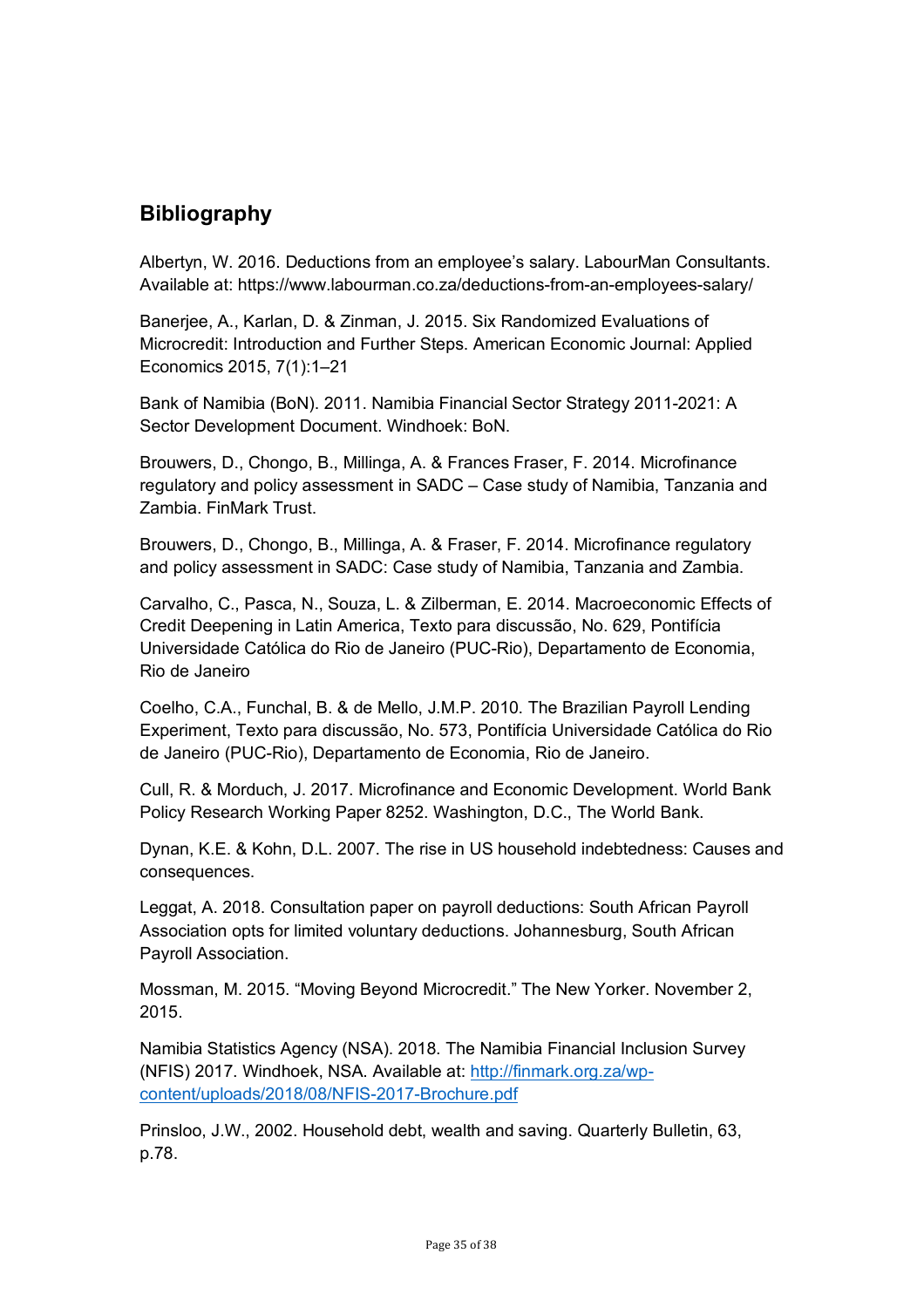Republic of Namibia. 2007. Labour Act 11 of 2007. Windhoek, Government Gazette.

Republic of Namibia. 2015. Guideline Document for Payroll Deduction Code. Windhoek, Ministry of Finance.

Republic of Namibia. 2015. Guideline Document for Payroll Deduction Code. Windhoek, Ministry of Finance.

Republic of Namibia. 2018. Microlending Act 7 of 2018. Windhoek, Government Gazette.

Schicks, J. 2013. "The Definition and Causes of Microfinance Over-Indebtedness: A Customer Protection Point of View." Oxford Development Studies 41: S95-S116.

Schuh, A.B., Coronel, D.A. & Bender Filho, R. 2017. Payroll loans and its relationship with the aggregate economic activity (2004-2014). RAM. Revista de Administração Mackenzie, 18(1), pp.148-173.

Soares, R.P. 2002. Evolução do crédito de 1994 a 1999: uma explicação. Revista PPP Planejamento e Políticas Públicas, 1(25), 43-87.

South African Reserve Bank. 2019. Regulatory proposals on payroll deductions. Joint consultation paper with National Treasury. Pretoria: South African Reserve Bank.

South African Reserve Bank. 2019. Regulatory proposals on payroll deductions. Joint consultation paper with National Treasury. Pretoria: South African Reserve Bank.

Ssebagala, R. 2016. What matters more for South African households' debt repayment difficulties? CSSR Work

World Bank. 2018. Global Financial Development Report 2017/2018: Bankers without Borders. World Bank, Washington, DC (https://www.worldbank.org/en/publication/gfdr/report).